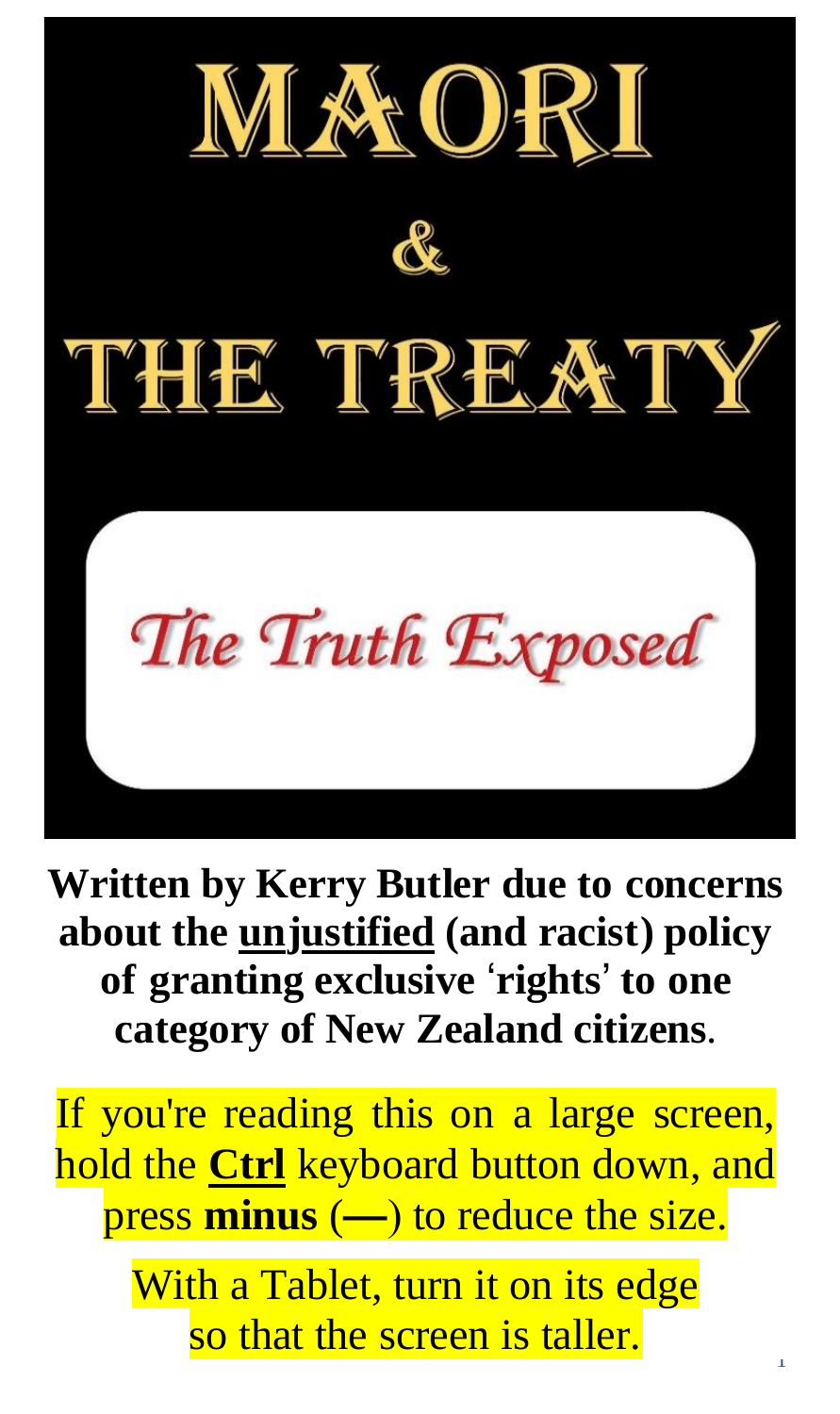#### **You'll be shocked by this revealing scrutiny**.

Allow quarter of an hour to read it all.

It'll be the most enlightening fifteen minutes of your life.

# **CONTENTS**

| IS THE TREATY A PARTNERSHIP $\ldots$                |
|-----------------------------------------------------|
|                                                     |
|                                                     |
|                                                     |
|                                                     |
| IS COLONISATION BAD FOR MAORI - 22                  |
|                                                     |
| SOME FACTS TO MULL OVER ------------------------ 26 |
| THE RACIST HE PUAPUA AGENDA $\cdots$ 30             |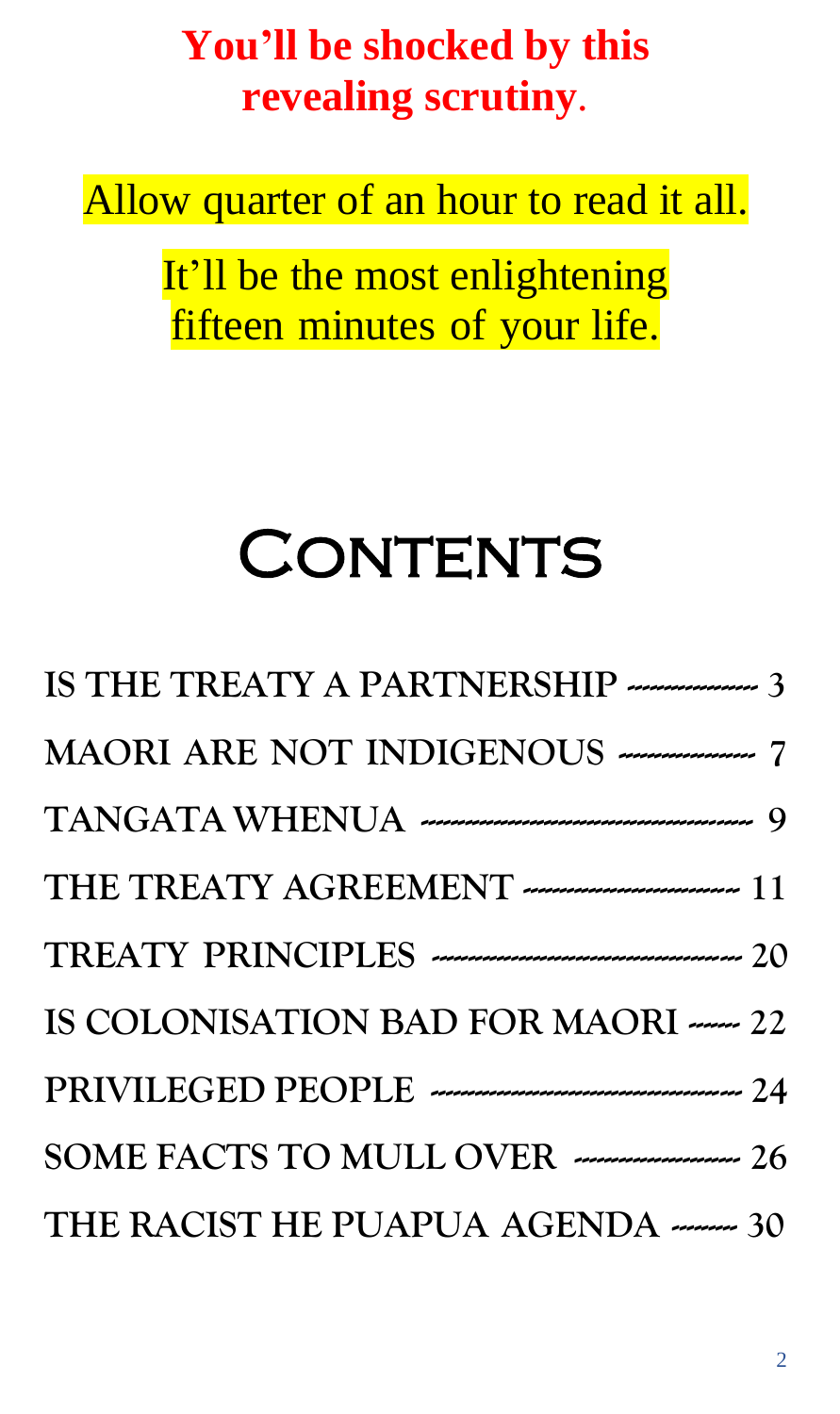# WAS THE TREATY INTENDED AS A PARTNERSHIP

?

The short answer to the above question is: **NO**.

And the longer answer is: **DEFINITELY NOT**.

Former Judge, Anthony Willy clarified this, quote:

"*It was, and is, constitutionally impossible for the Crown to enter into a partnership with her subjects. By definition, the Crown is supreme, and the people are subject to her laws*."

 <sup>3</sup> The Treaty of Waitangi was intended to give all citizens of this country the same 'rights' as British Subjects. And after Maori signed it, Governor Hobson proclaimed ... "*He iwi tahi tatoa*" (*we are now one people*.)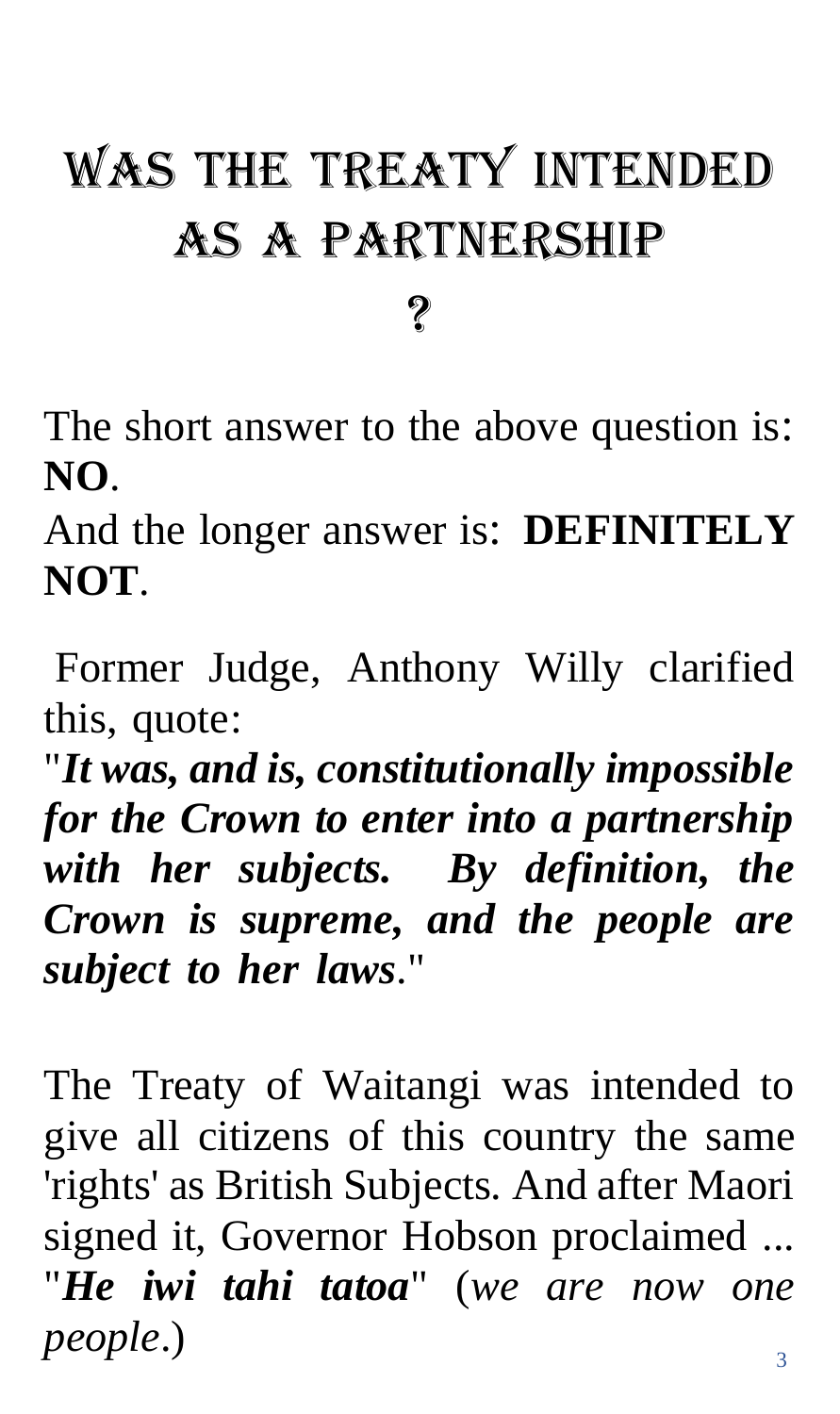He would not have said that if the treaty Agreement had intended for Maori to be in some sort of Partnership which enabled them to continue doing their own thing ... and live their lives under certain laws of their own … whilst at the same time, gain protection from British Law. And, benefit from British 'rights'. Plus, take advantage of the advanced way of British life. Come on. Get real.

Britain, at the time, was the greatest Empire in the history of the world … and did not go in for "partnership" agreements with Stone Age chiefs who had been unable to bring peace and order to their land. Thus, Article 1. of the Treaty of Waitangi ceded full sovereignty.

A fact to be kept in mind is that the instruction regarding the Treaty from Lord Normanby to Governor Hobson, was:

 $\overline{4}$ "*Walk away if full sovereignty cannot be ceded; as without it, Britain will have no legal basis for bringing order and peace to New Zealand*."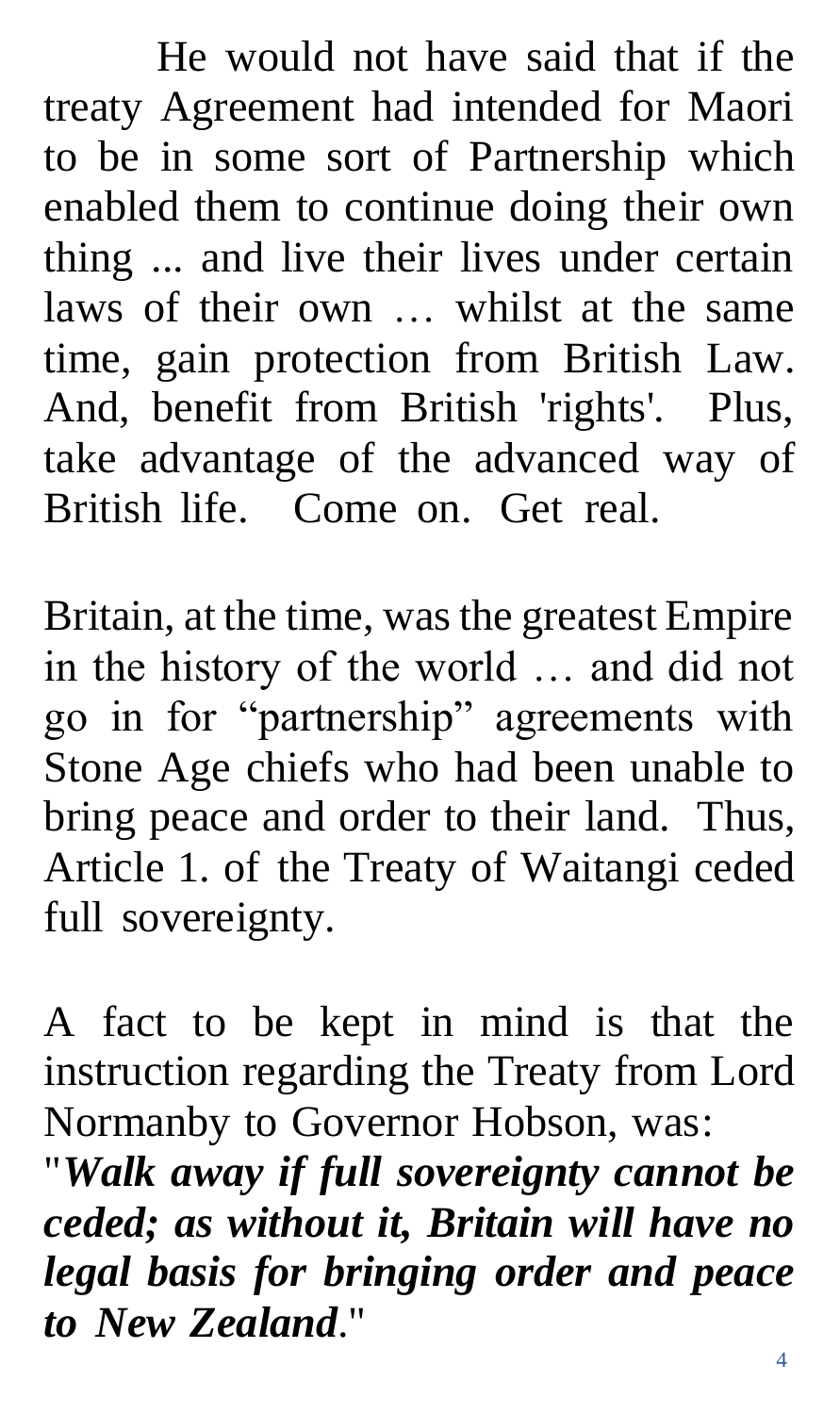I will also quote part of a speech to Maori in 1860 by Thomas Gore Brown:

*"It is right you should understand that in return for gaining the privileges as British subjects you must prove yourselves to be loyal and faithful subjects. It is necessary that inhabitants acknowledge one Head.*

*New Zealand is the only Colony where the aborigines have been invited to unite with the Colonists and become one people under one law."*

 So, it is patently obvious that a partnership was not the intention of the Treaty. When immigrants come to this country these days, they're united with all others, as joint citizens under one law.

The other thing is, a formal "Partnership" would have included Clauses regarding Terms & Conditions. There are none in the Treaty ... simply because there was no partnership to require such clauses. Thus, the whole thing is false.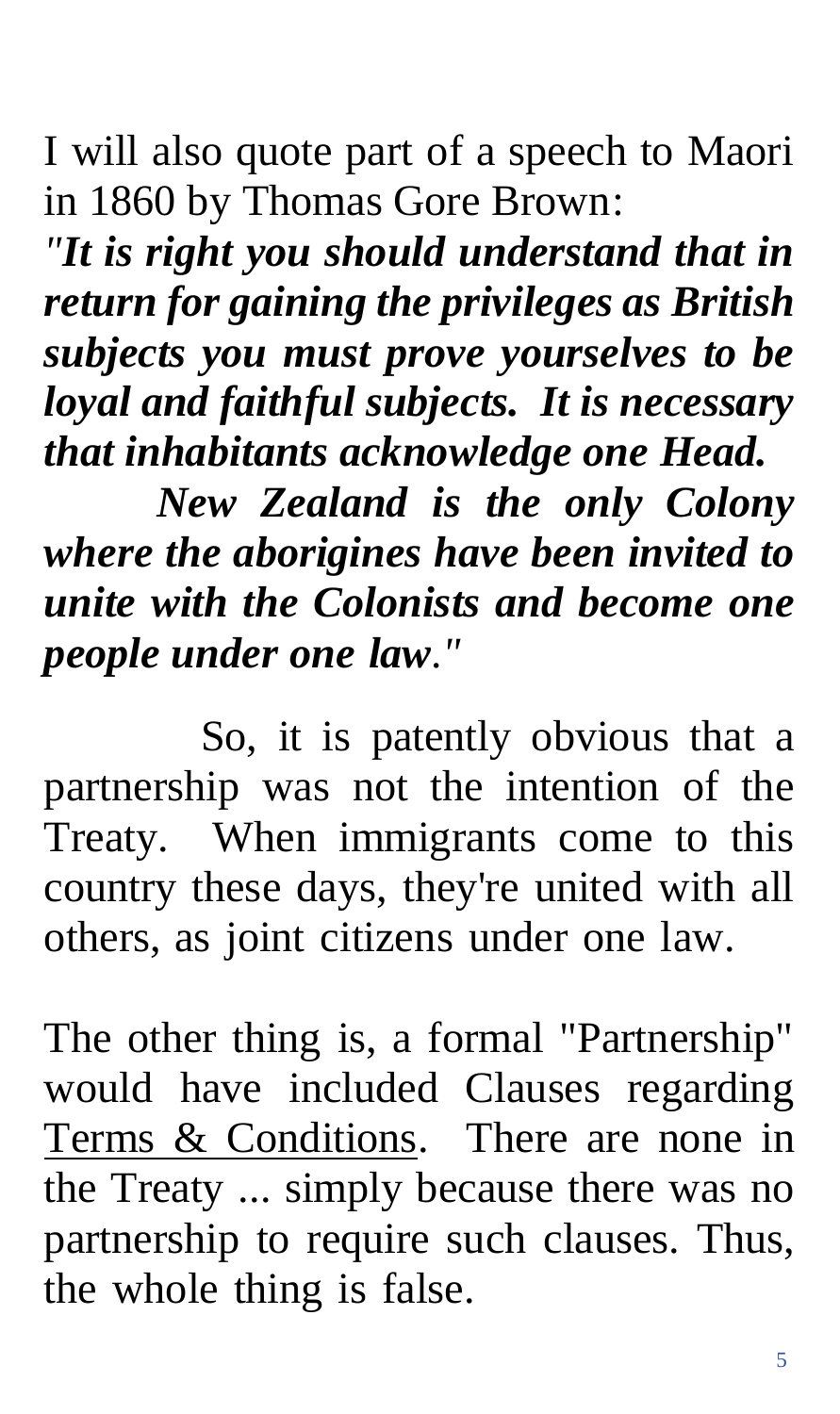But now: politicians, bureaucrats, academics, judges, Councils, greenies, DoC, schoolteachers, media and all other politically correct fools have accepted this lie … due to ignorance, cowardice, or self-interest.

A genuinely decent politician who meant well, was former Prime Minister David Lange, who warned about the danger of pretending that there was a Partnership between the Crown and Maori, quote: "*It is extremely dangerous to proceed down a path involving any kind of dual sovereignty in New Zealand*."

 But this advice has been ignored. So, you do have to ask yourself: WHY?

 <sup>6</sup> The answer, of course, can be put down to unscrupulous tactics used by irresponsible politicians to keep themselves in power; albeit short-term … without considering the long-term unintended consequences, i.e. decisions that are now being made which grant unjustified 'rights' and 'power' to one watered-down, so-called Race.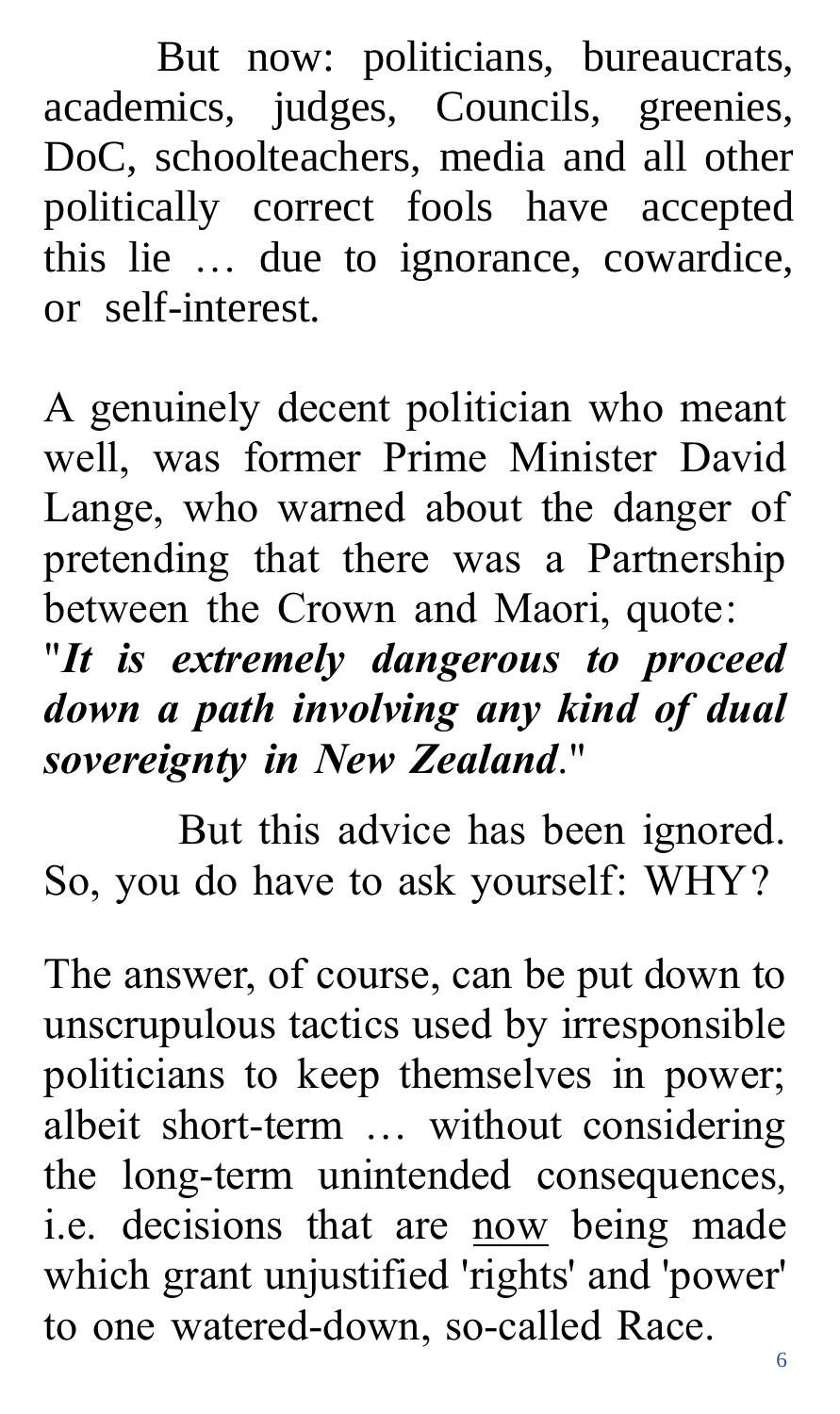### Maori are not indigenous to New Zealand

**T**hose of Maori lineage need to understand they're not indigenous. They, like the rest of us, are immigrants.

The only difference is that Maoris arrived here a little earlier. Although, we are only talking approximately 770 years ago. Unlike the Aborigines who've been in Australia for over forty thousand years.

To get your head around all this ... Maori were actually in New Zealand a mere 390 years before Abel Tasman.

*Incidentally, the story of a 'great fleet' or 'waka migration' to NZ is a myth. Maori arrived intermittently over a period of time, i.e. seven or eight canoe-loads in total.*

 <sup>7</sup> One criteria indicating whether a race is indigenous to the country they are residing in, is that they've developed their language whilst being there. Well, Maori brought their language here with them.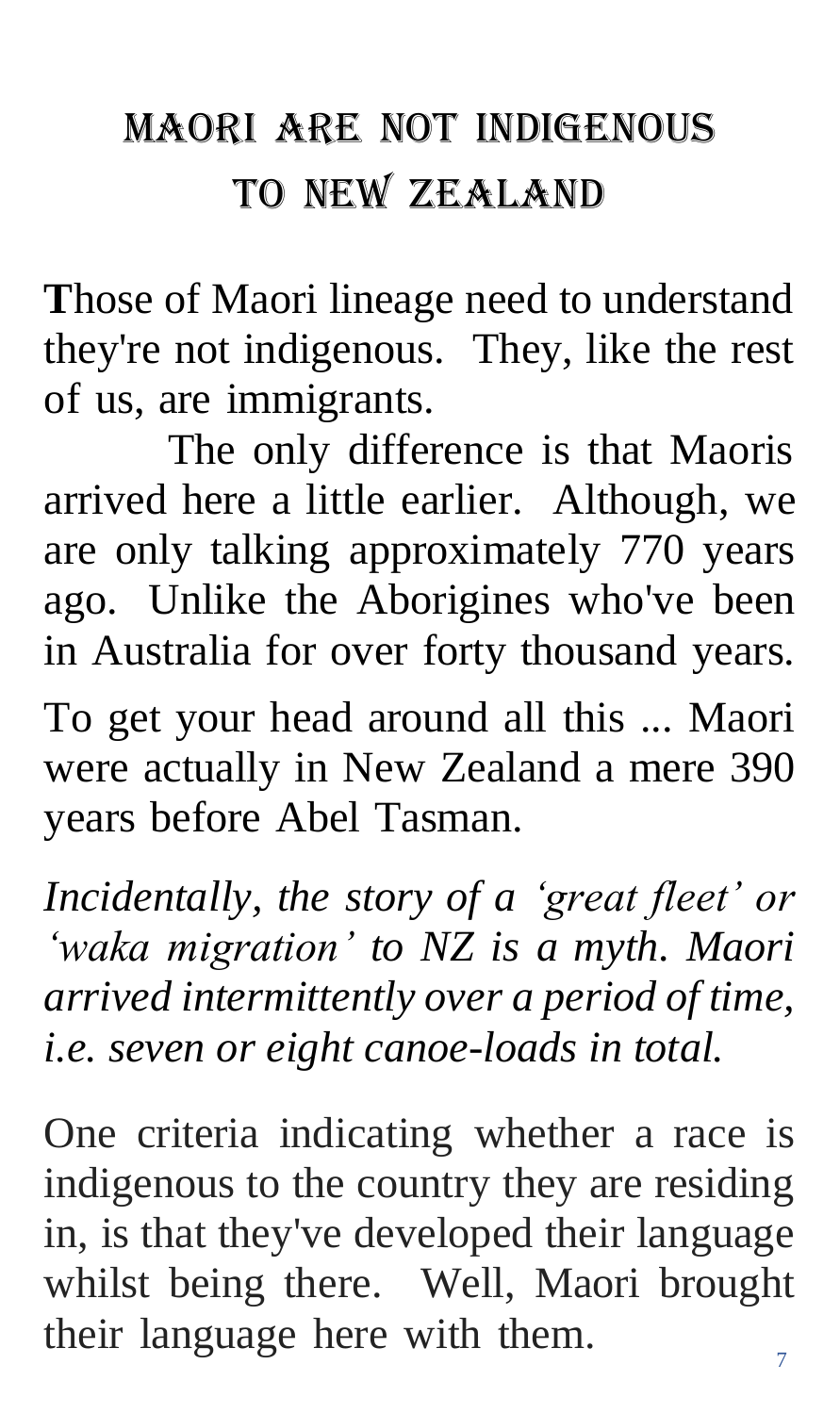Maori spiritual belief proves that even they have never really considered themselves as indigenous to this country; because at Cape Reinga there's a hillock that, according to Maori lore (and the accompanying sign there) the spirits of dead Maoris leave from on their journey **home** to Hawaiki.

The false belief that Maori are indigenous allows them to claim more 'rights' than everyone else in this country. And, undue power of 'control' over all other citizens!

In 2010 the then National led government was black-mailed by its confidence and supply partner, the Māori Party, and rashly agreed to support the 'United Nations Declaration on the Rights of Indigenous Peoples' despite dire warnings from the previous Labour government about the document being incompatible with New Zealand's constitutional and legal systems.

 The **present** Labour Government have now stated that they aim to be the first in the world to implement this extremely divisive 'Declaration'.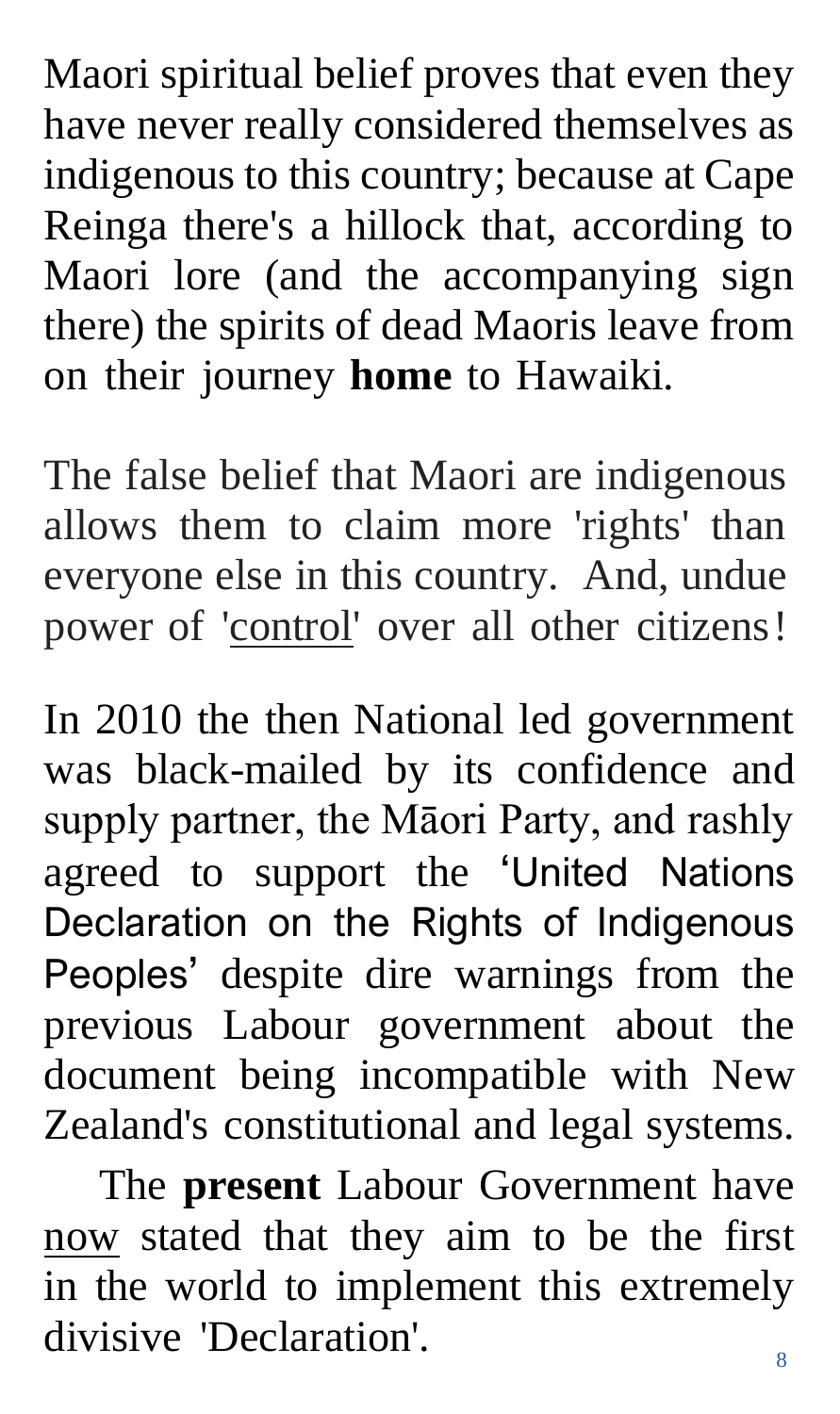# TANGATA WHENUA

**T**angata Whenua is a term used to describe "indigenous" people. Or more so, "**people of the land**".

 Well, as already discussed, Maori are not indigenous. To be categorized as such, it is necessary that you should have no knowledge of any other homeland from whence you came.

 And regarding being the people of the land; the point is, there's no such thing as an ethnic Maori, and there don't appear to be more than a few half-casts.

 What we have now, is a successor race of part-Maoris with more European and other blood in them than Maori, thus **negating** the concept of Tangata Whenua.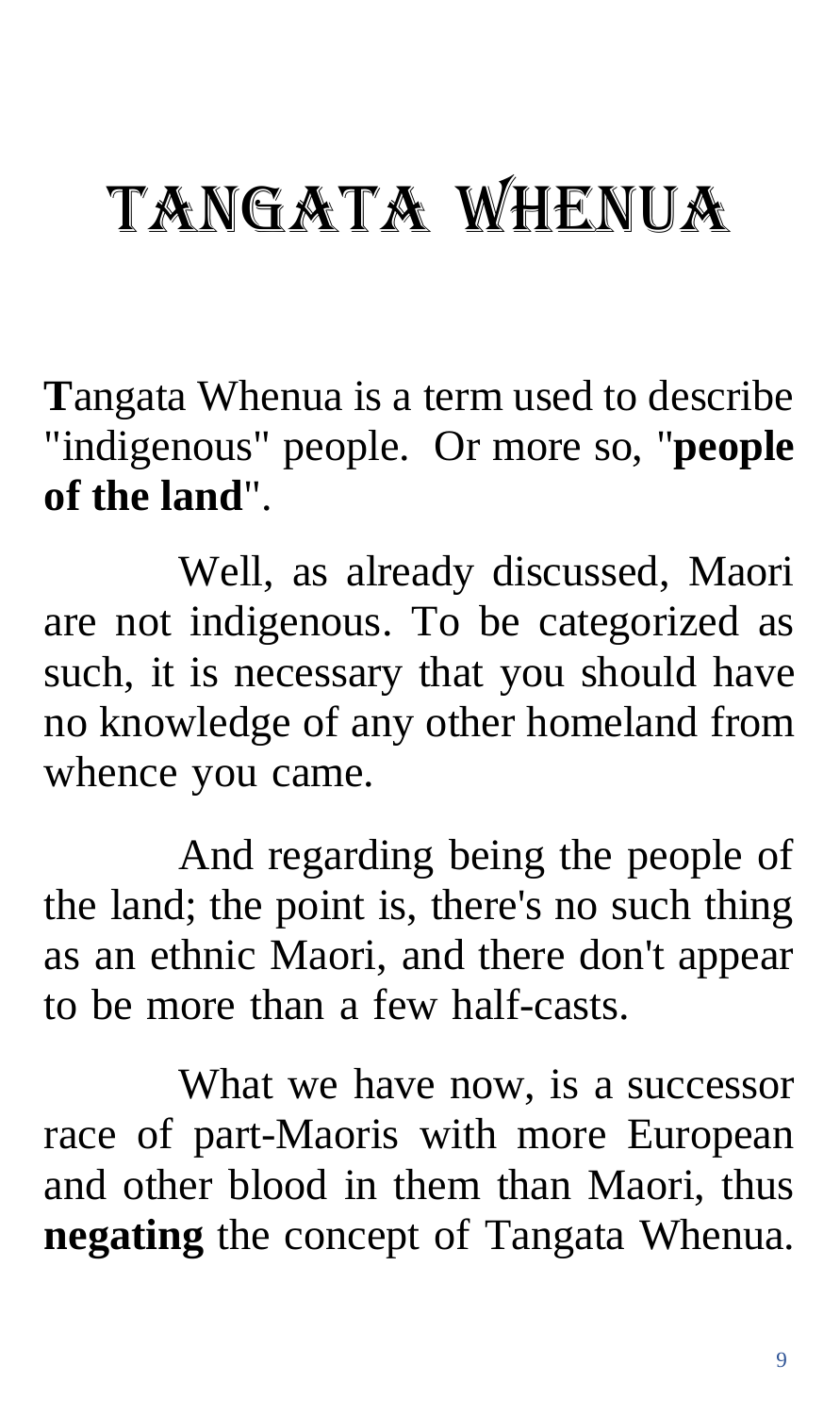Anyway, due to the <u>false</u> belief that part-Maori are, in fact, Tangata Whenua, they have ended up with unintended 'rights'.

 Just one example (of many) is the spending by the politically correct **'**Health Research Council**'** on grants, such as:

- \$1.2 million examining the lived experiences of intersectional ethnic minority youth.
- \$387,000 providing gay Maori teenagers with "decolonizing and matauranga Maori-informed bodies of knowledge."
- \$1.1 million using the lunar calendar to help Maori connect with the environment.

*For goodness sake* ... ! ?&\* #@!**+**! \* **=** !!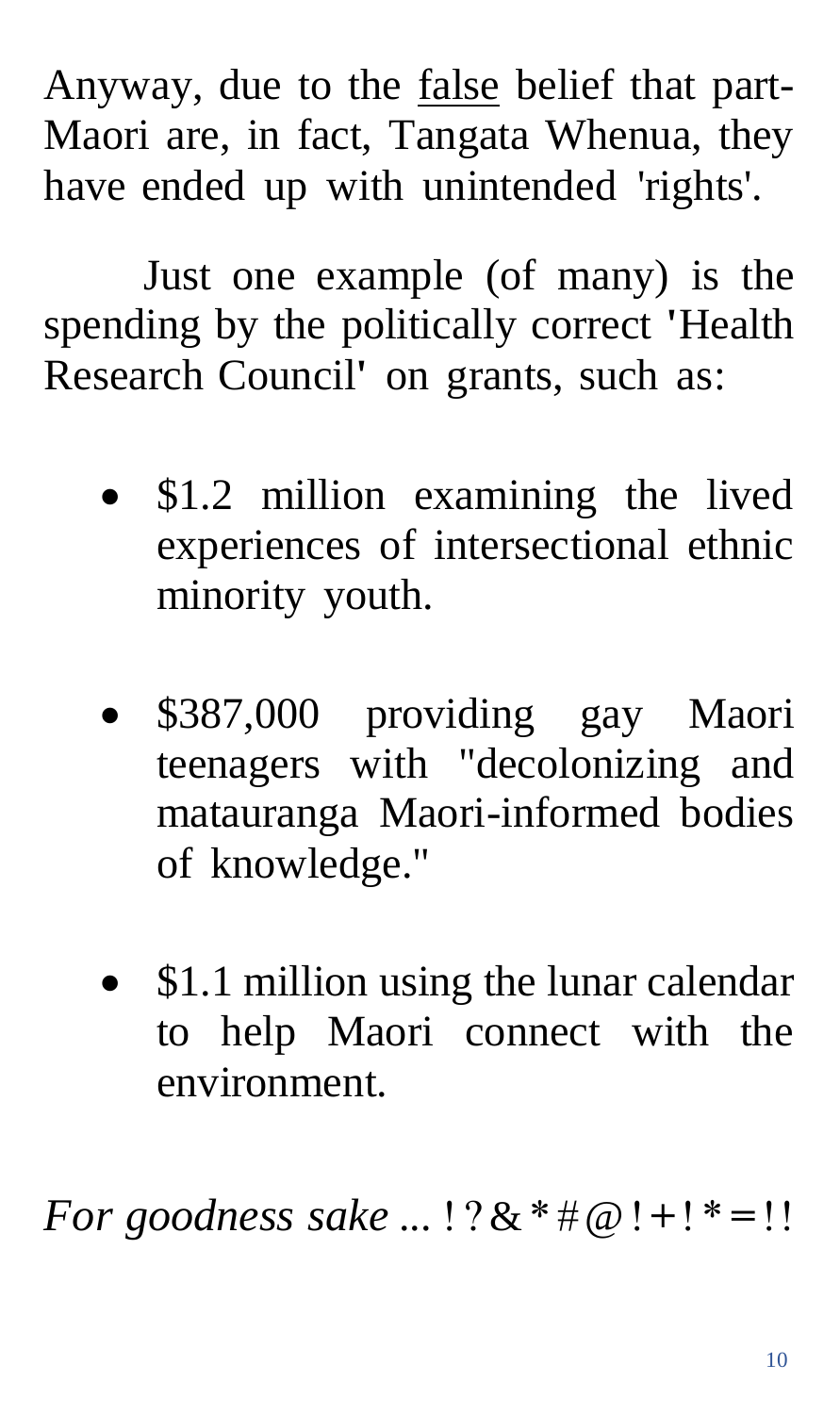# THE TREATY Agreement

The true story about the Treaty Agreement is that Governor Hobson and James Busby drew up a draft known as the Littlewood Document; which was then translated into Maori by the missionary Henry Williams who spoke the language fluently (*this was to ensure Maori knew what they were signing*).

That was the real Agreement called 'Te Tiriti o Waitangi', which was signed by most of the chiefs (about 500 of them).

 However, the English 'Littlewood' copy was misplaced after being translated.

 <sup>11</sup> Then, to confuse things, Governor Hobson's Secretary ... acting improperly, made his own English "version" of the Treaty, to send to dignitaries overseas. **But**, got the wording wrong and included *fisheries* and *forests* when they weren't meant to be there.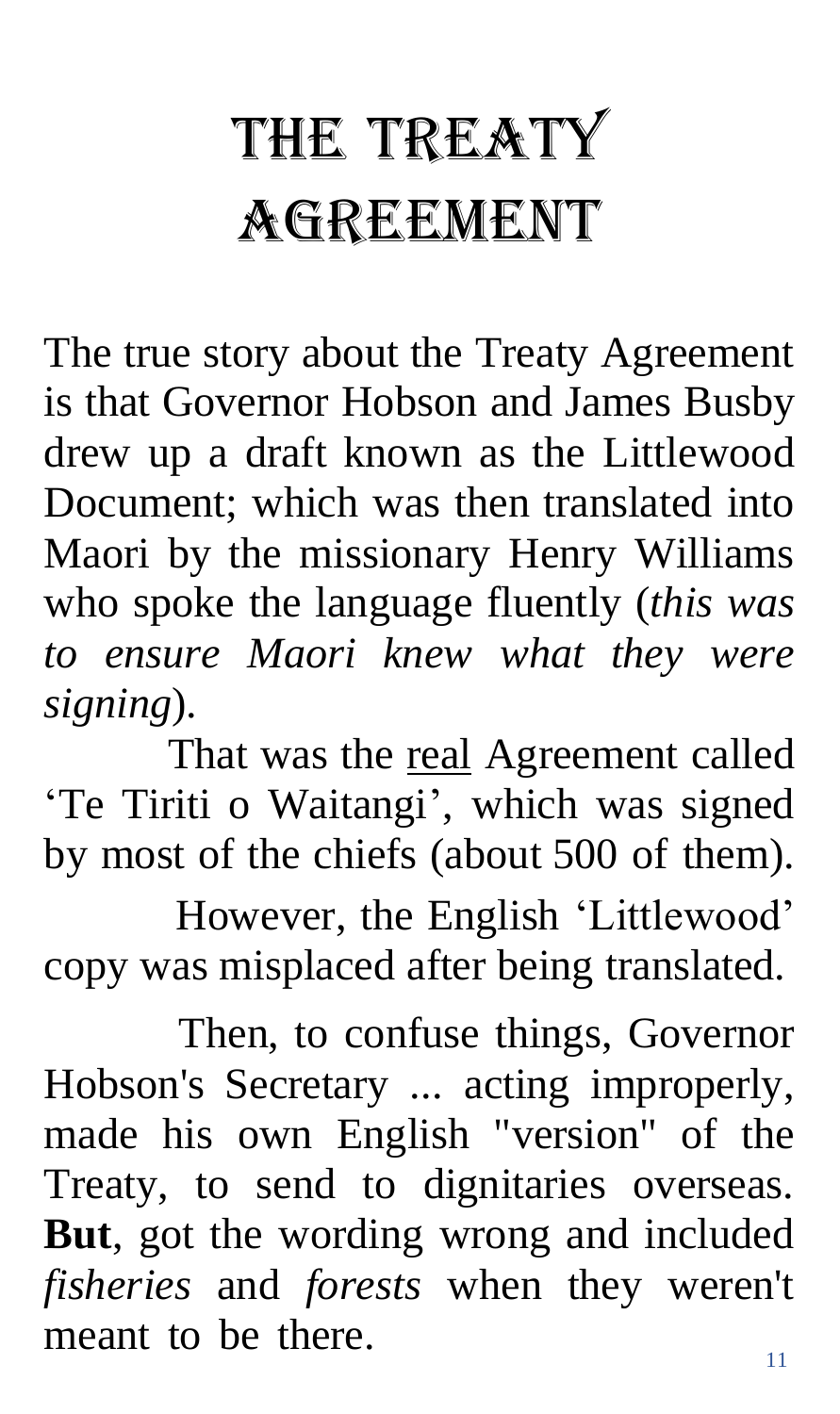*It may have been considered in early discussions, but were not in the final Littlewood draft*.

 The false 'version' that wrongly included *fisheries* and *forests* was neither a draft of the Treaty, nor a translation of it – however, as it turned out, that **un**official English document was signed by a few of the chiefs, because there was not enough space on the genuine 'Te Tiriti o Waitangi' document for all the signatures.

Of course, modern Maori have chosen to believe the false document that includes forests and fisheries ... even though it's not based on the "Maori" version that they'd normally have insisted on.

 The simple reason being, because it suits them to. There's something in it for them to benefit from.

 <sup>12</sup> One thing that should be kept in mind, is the Chiefs would've known that forests and fisheries were not included in the Maori version of the Treaty Agreement that they signed. *And if it had been of importance, they would have refused to sign*.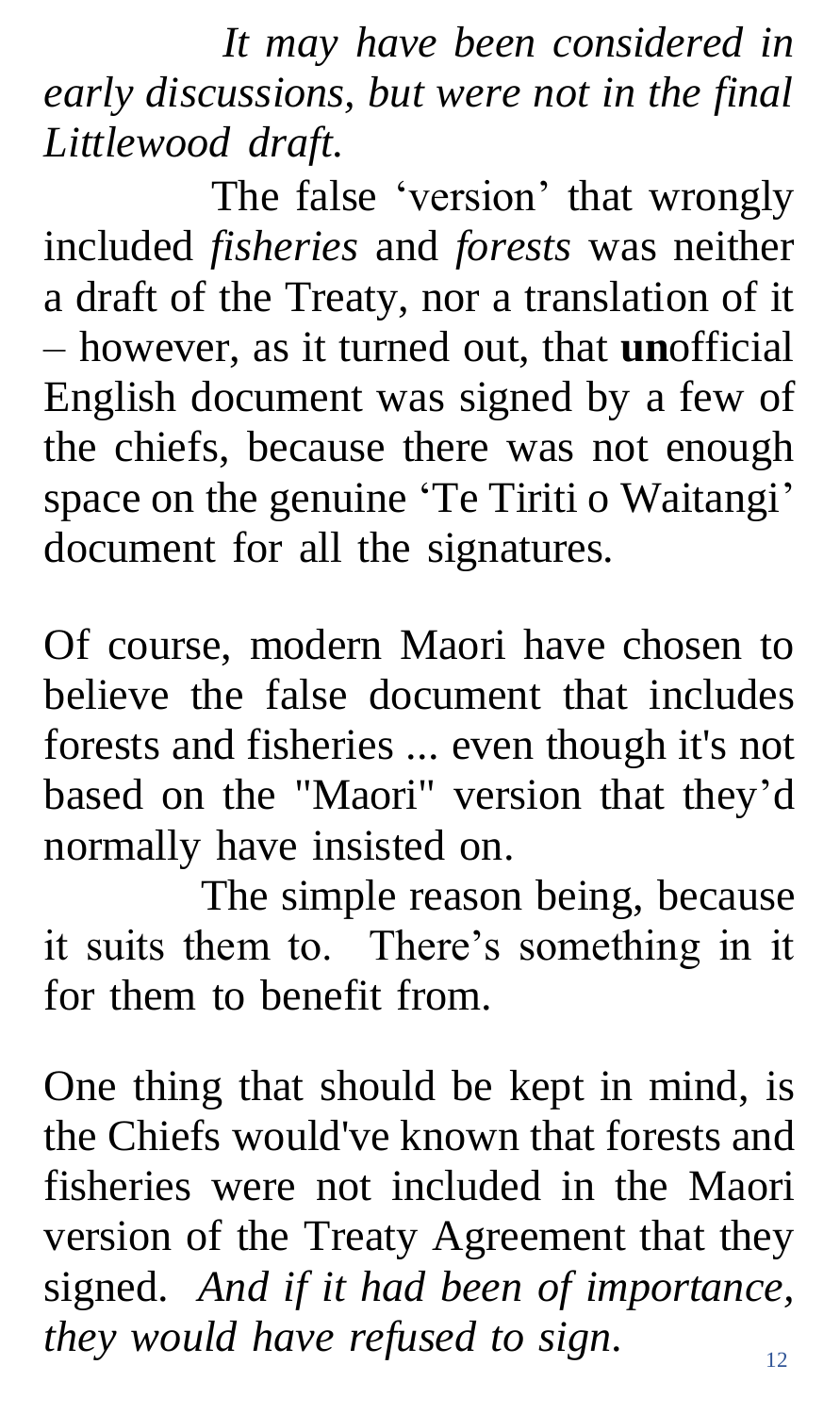In **1975** the Treaty of Waitangi **Act** was created; and the government was stupid enough to make the mistake of adopting the **in**correct document that had been signed by only a few of the chiefs.

Thus, making it the "official" treaty – and so, displacing Te Tiriti that was signed by nearly 500 chiefs!

 The reason being: they presumed that Rev Williams must have stuffed-up the job of translating the English version into Maori ... because Te Tiriti does not include fisheries and forests. Whereas the bogus English version did.

 In the interim, the lost genuine (correct) "Littlewood" document that had been used for translating into Maori, was found in 1989. But, ignored as undeniable proof that fisheries and forests were not part of the Treaty Agreement.

the procedure of correcting the mistake. The politicians who blithely ignored the new undeniable evidence in the previously lost Littlewood document, obviously must have thought it was too late to go through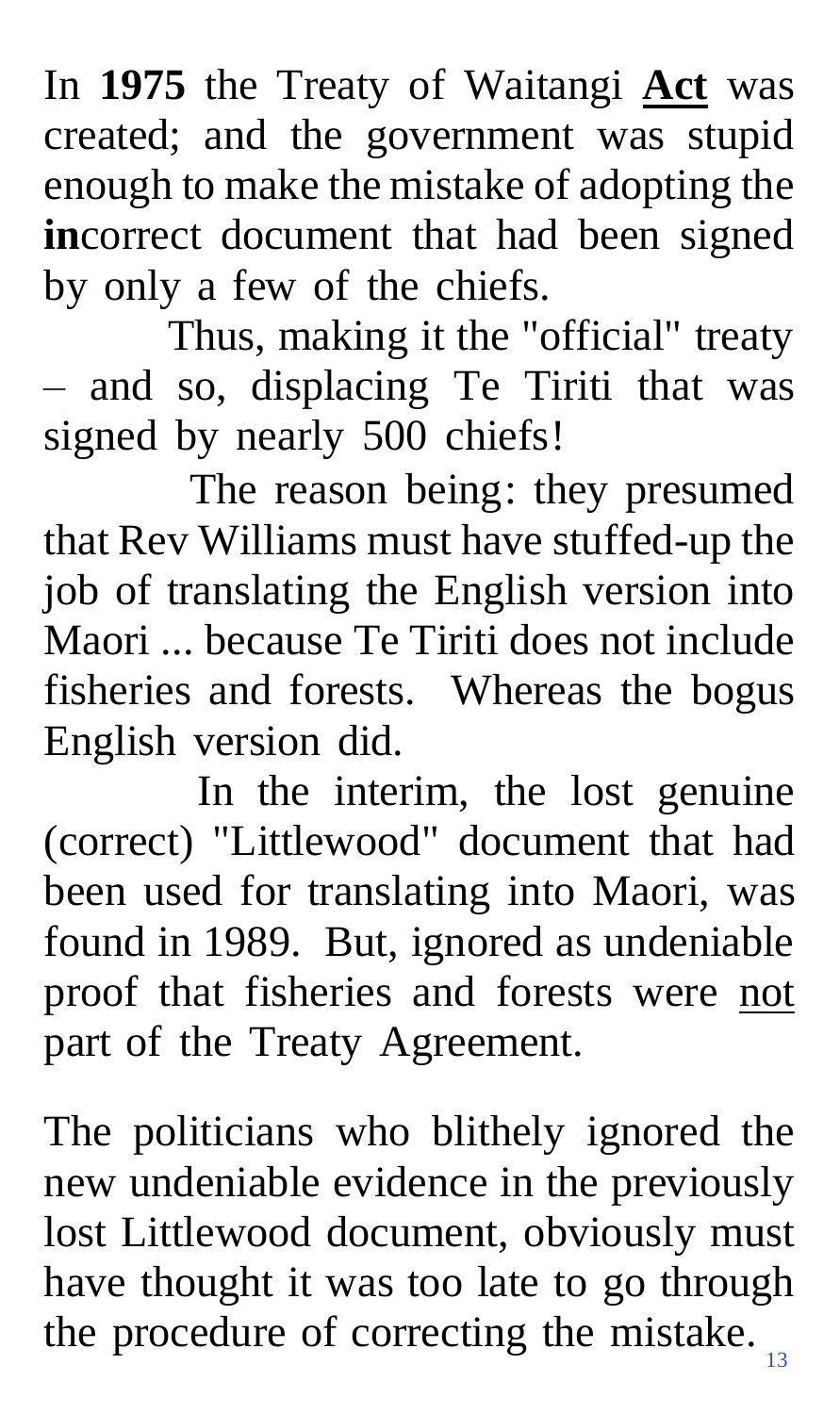Well, all I have to say on that, is if the situation was reversed, i.e. it'd suddenly been discovered that Maori had been missing out on intended 'rights' ... then politicians would very quickly have found a way of correcting the mistake.

The fact of the matter is, politicians have known about the anomaly, but have let it continue. That is blatant dishonesty.

 Therefore, the only way out of it, is for them to keep up the pretence until such time that the new so-called 'Constitution' regarding the future *"going forward"* of our country, is formed.

Maori will realise they've extracted all the spoils they can from the Treaty anyway so would allow it to be scrapped, as it'll now not be seen as applicable to them after all.

 A 'Constitution' drafted strictly on their terms, is what would suit them best*.*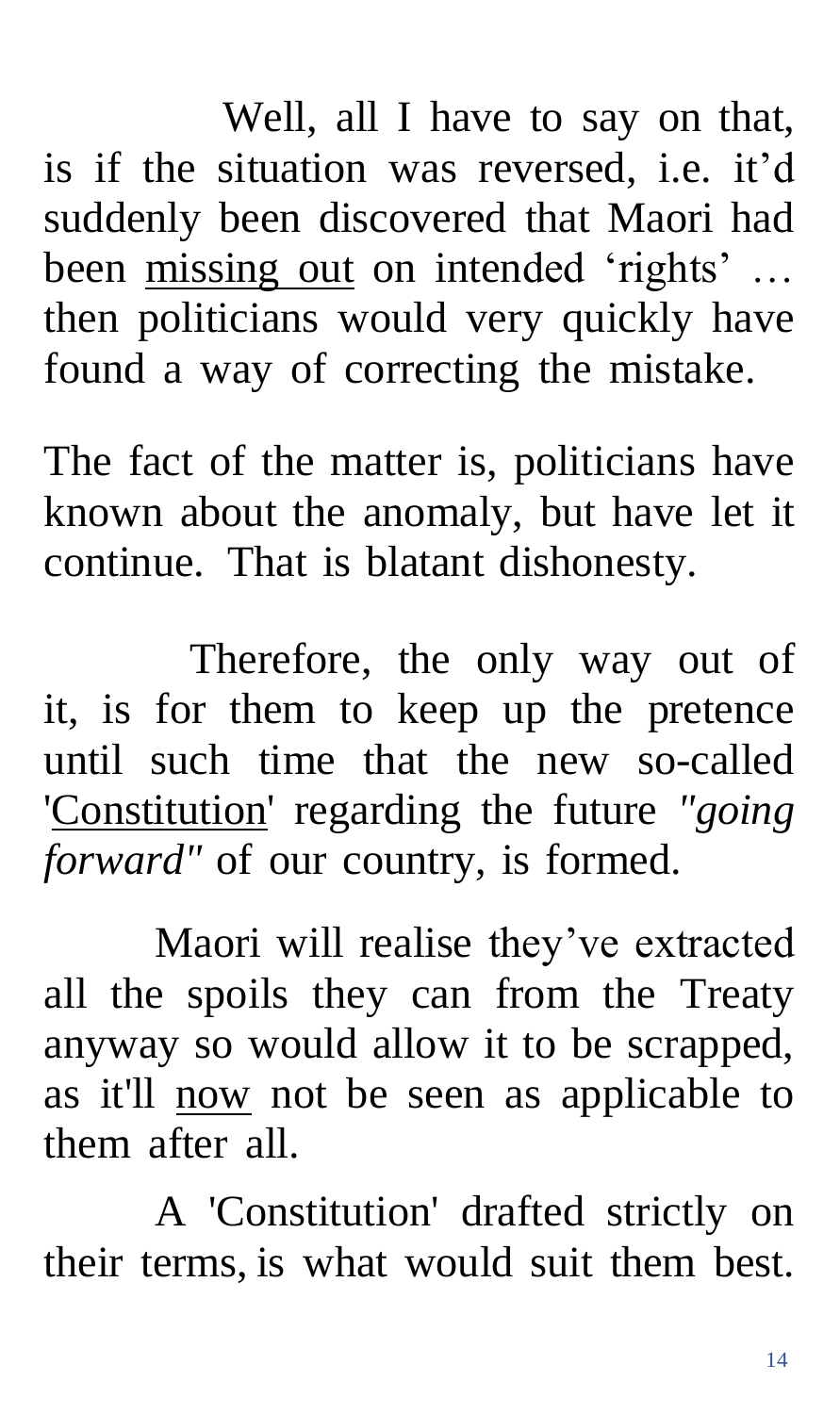In the meantime ... we continue with an improperly translated Treaty that entrusts to Maori "*their lands and estates, forests, fisheries and other properties*".

The whole dishonest fiasco should be a case to be re-opened and ruled on by the Supreme Court, or to the UN – and have it corrected before we go any further down the divided track we're lurching along.

The trouble is, when delving into it all, in order to get to the truth, you're up against the guilty, greedy, gullible, and/or gutless who're on the defensive ... so, you find lots of facts are ignored, fabricated or twisted.

Anyway, let's pretend, just for a moment, that fisheries and forests were intended to be 'rights' offered to Maori. And, we had better also pretend property was intended to mean minerals that would one day be valuable. What actually was listed were **lands**, **dwellings** and all other **property**. The word "property" has been distorted in its meaning.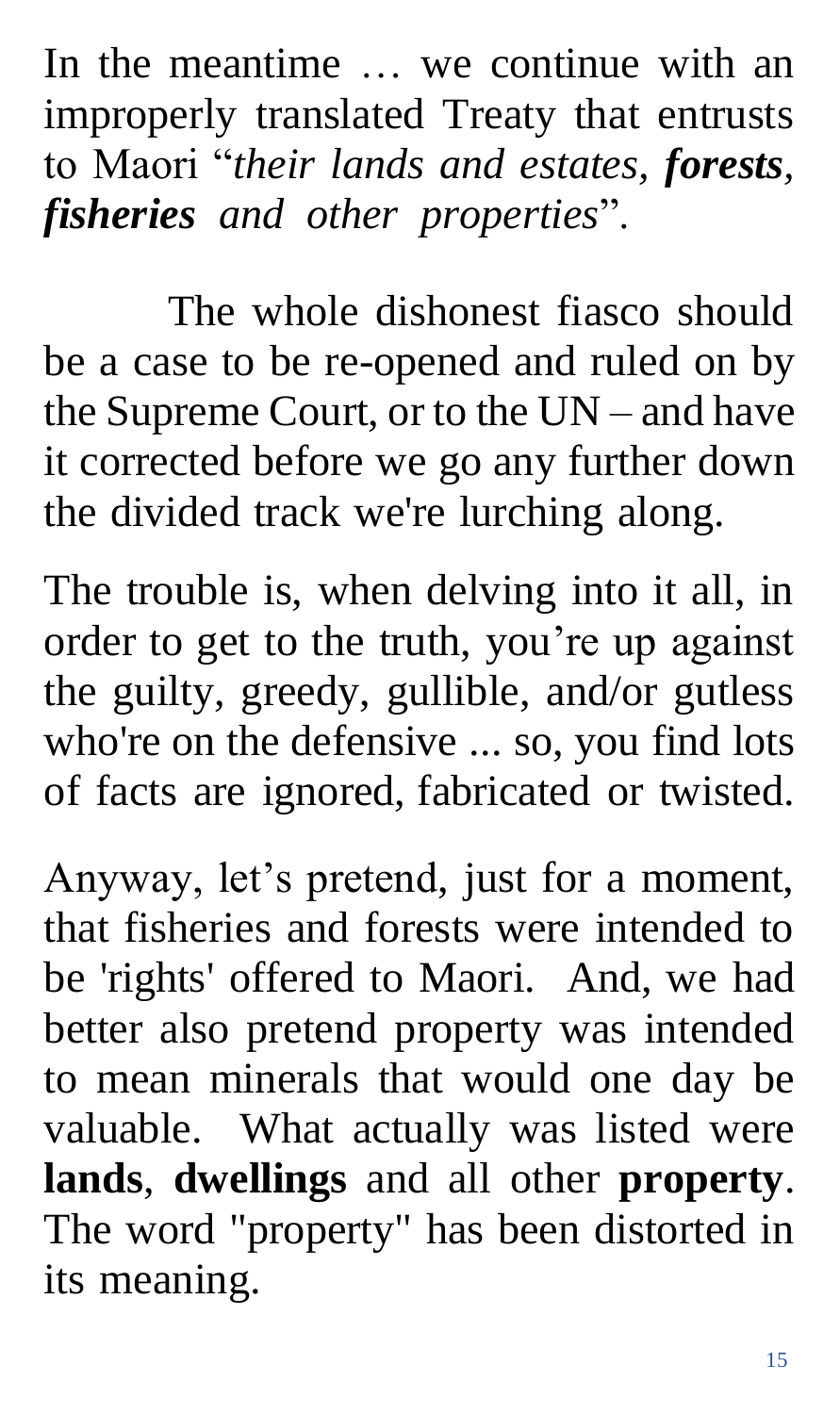It would have meant taonga (treasures) such as heirlooms and artefacts. **Personal property**. (*Their 'lands' were already guaranteed to them anyway)*. But, 'property' has been twisted to mean Maori can share in riches.

 How could it be interpreted as meaning future 'wealth' such as minerals and iron sands, when Maori were unaware such things would one day be valuable.

Then there's the guarantee to fishing. Even if it had been in the Agreement, it wouldn't have been intended to mean having huge tonnages of commercial quota allocated to Maori in the distant future.

 The **original** intention would have obviously been to safeguard their ability to feed themselves back then. And, **if** that had been the case, there is now Welfare to cater to their needs instead.

The 'guarantee' to their forests was not needed, as 'lands' was listed … so, that included their 'forests'.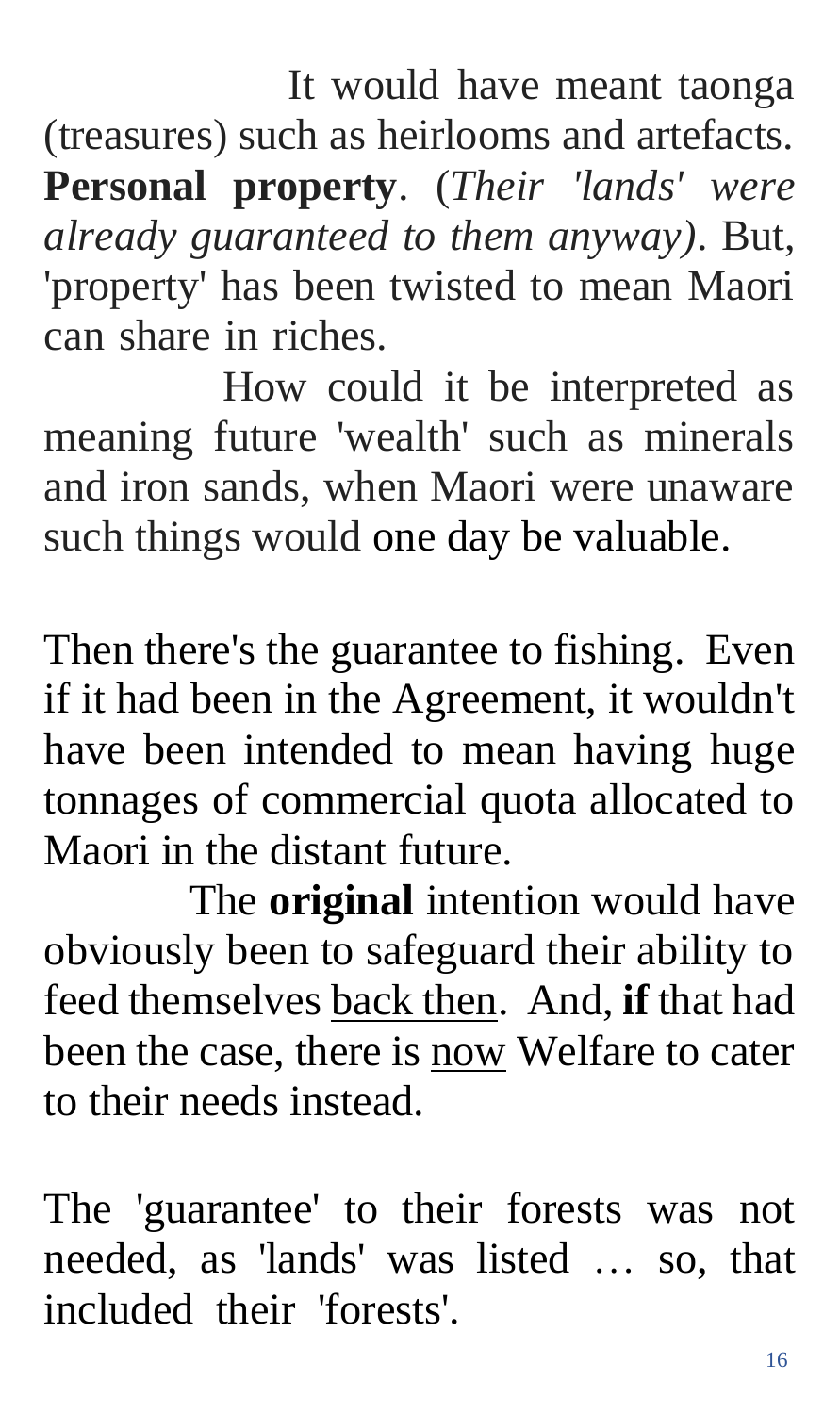So anyway, the outcome of the Treaty debacle is that Maori have wrongly been allocated huge tonnages of fishing quota. And are likely to get ownership of all fresh water in this country. And, be gifted the entire foreshore. Not to mention being handed our publicly owned DoC Estate.

### **None of this should be happening**.

There are just three clauses (articles) in the Treaty:

#### **Article First :**

The chiefs of the Confederation of the United Tribes and other chiefs who haven't joined the confederation, cede to the Queen of England forever, the entire Sovereignty of their country.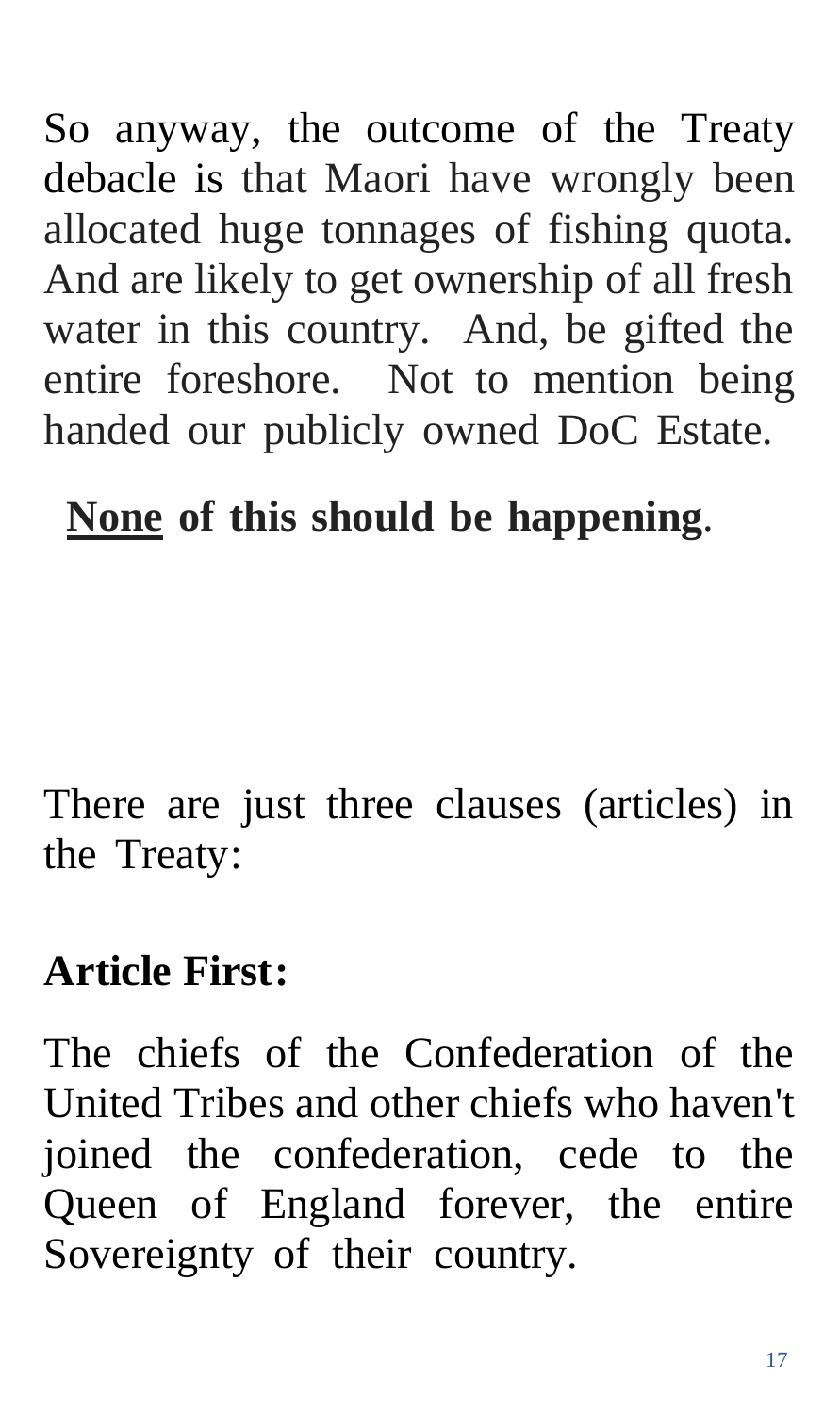### **Article Second:**

The Queen of England confirms and guarantees to the chiefs and tribes, and to all people of New Zealand, the possession of their lands, dwellings and all their property.

But, the Chiefs of the Confederation and the other chiefs grant to the Queen the exclusive right of purchasing such land as the proprietors thereof may be disposed to sell, at such prices as shall be agreed upon between them and the persons appointed by the Queen to purchase from them.

#### **Article Third:**

In return for the cession of the Sovereignty to the Queen, the people of New Zealand shall be protected by the Queen of England, and the rights and privileges of British subjects will be granted to them.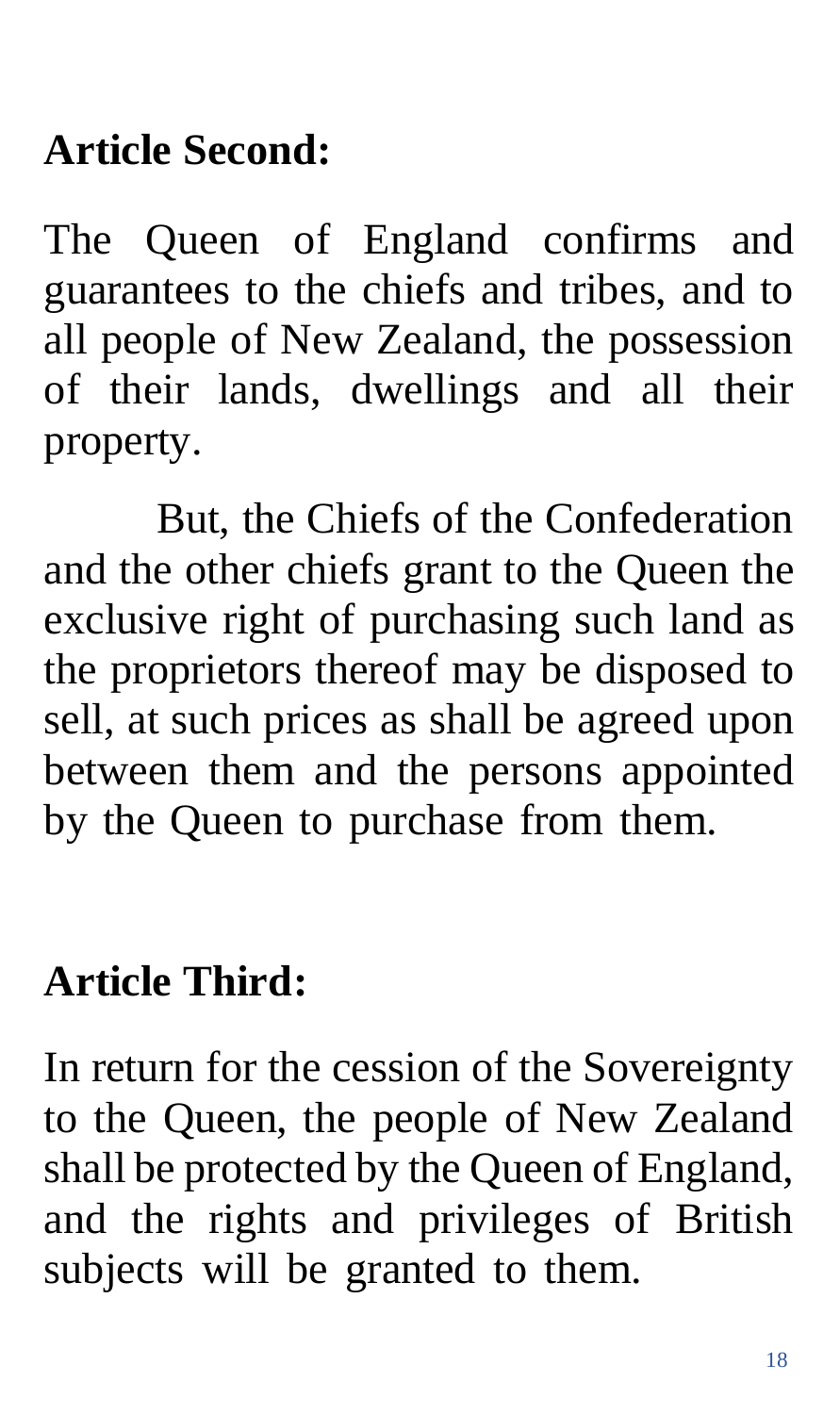### **The response from the chiefs:**

Now we the chiefs of the Confederation of the United Tribes of New Zealand being assembled at Waitangi, and we the other chiefs of New Zealand having understood the meaning of these articles, accept of them and agree to them all. In witness thereof our names and marks are affixed.

Done at Waitangi on February the 4<sup>th</sup> 1840.

**\_\_\_\_\_\_\_\_\_\_\_\_\_\_\_\_\_\_\_\_**

One of the reasons the "Treaty" was offered to Maori was to protect them from being ripped-off by rat-bag Pakeha swindlers.

 Thus the 'Condition' within it, stipulating that as a safeguard, if Maori wished to sell land, then only an Agent of the Crown would be permitted to do the buying.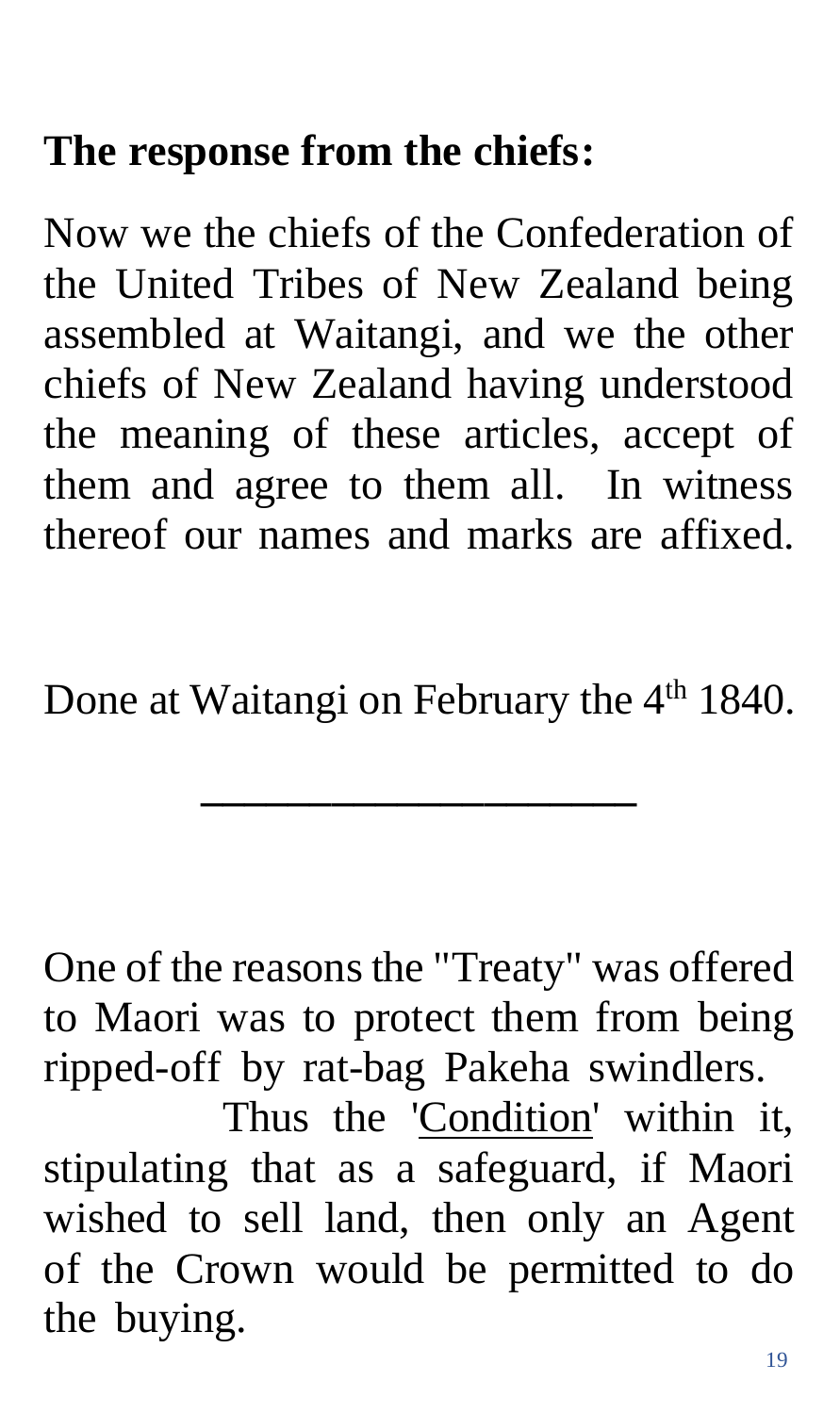# TREATY PRINCIPLES

**A** devious trick the Labour Government pulled off in 1989, was dreaming up the so-called "Principles" of the Treaty … specifically to advantage trace-element Maori of today; regarding policy to do with all Government Departments, and Health, plus Councils, and also Law.

 With the consequence that the Treaty is now referred to in 62 separate Acts of Parliament – when in fact, there is no such thing as treaty Principles. It's a fabrication. False. Made up. And yet, nobody disputes that lie.

 Article 3 of the Treaty Agreement clearly stated that everyone in NZ would be equal citizens.

So, any 'arrangements' that specifically influence public policies … in order to exclusively advantage those of Maori descent, breach the ideal of equality.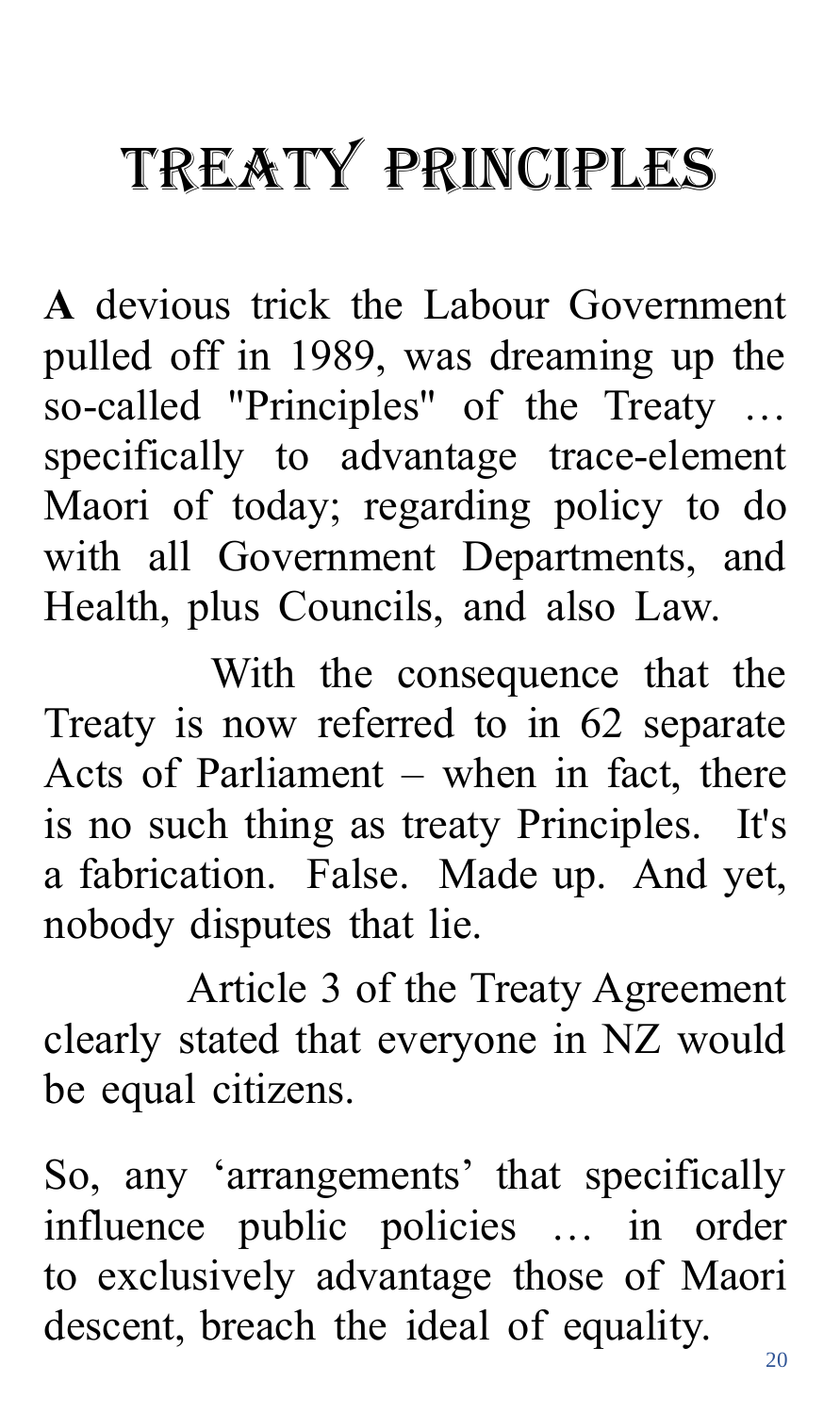Arguments about whether there were any treaty Principles to exclusively advantage Maori can be settled simply by reading what is actually written in the genuine "Treaty" . . .

### **Article Second**.

*The Queen of England confirms and guarantees to the chiefs and tribes, and to all people of New Zealand, the possession of their lands, dwellings and all their property*.

Note the inclusion: *to all people*. (End of dispute).

Meaning … nobody can logically claim the Treaty was intended in any way to advantage Maori, over and above other New Zealanders. Equal rights is what it was all about.

As an adjunct, lets reverse the scenario; i.e. just imagine the fuss that'd be going on now if the British had been arrogant enough to designate exclusive 'rights' in the Treaty for Pakeha only!

But what we've ended up with, is not.  $\sum_{21}$ The fact is, the intent was **fairness**.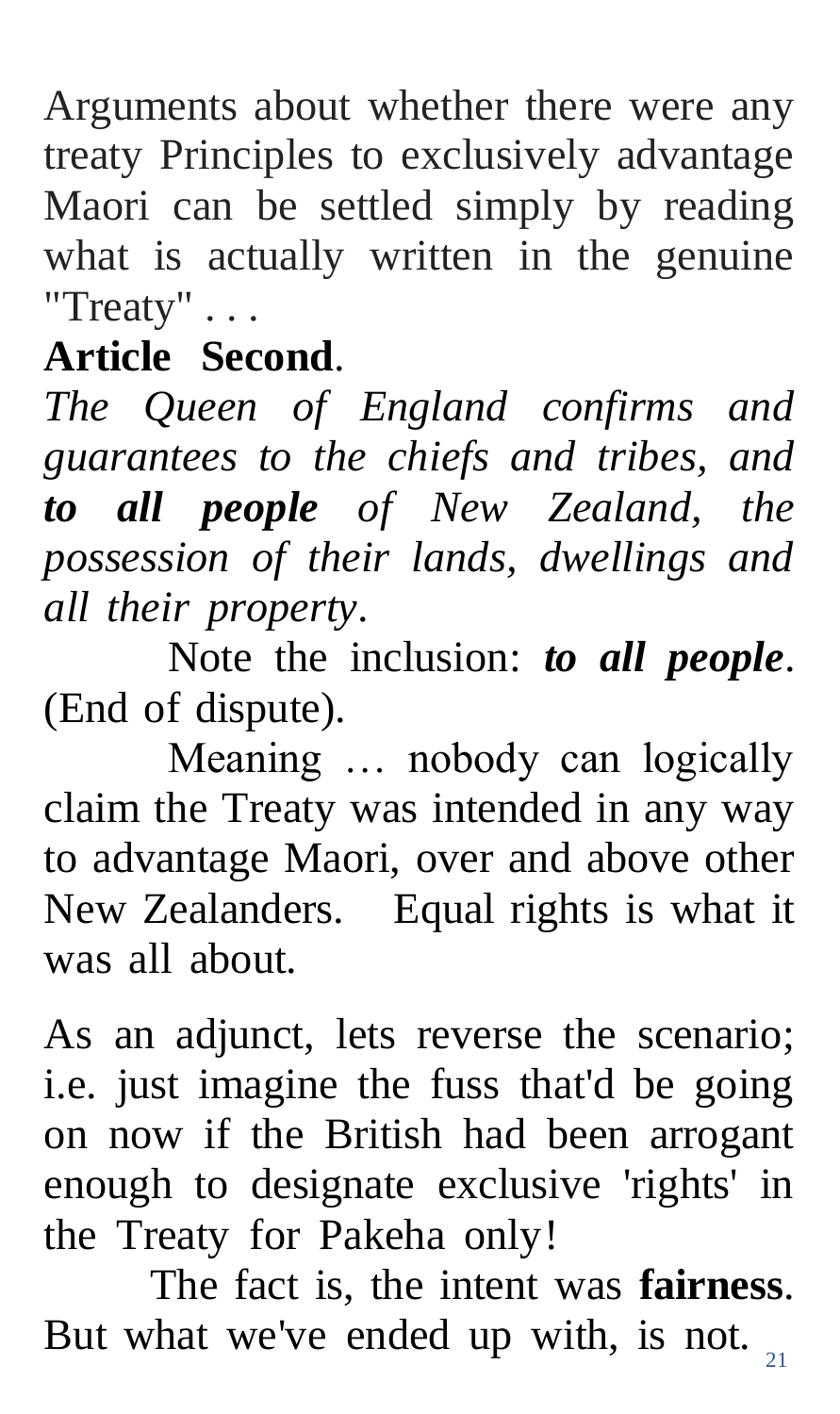# WAS COLONISATION BAD FOR MAORI

?

**A** misconception is that colonisation was bad for Maori. The truth is, the Treaty was the catalyst that brought them from a state of war and anarchy.

 Between 1800 and 1840 about one third of the Maori population (43,500) had been killed as a result of tribal warfare – and all lived in constant fear of being attacked by a stronger tribe.

A lack of any form of law and order had led to slavery, cannibalism, female infanticide, and ritual human sacrifice.

 <sup>22</sup> The Treaty freed all the chief's slaves (about 10,000 of them) who were then able to get jobs and earn money that they could spend as they liked.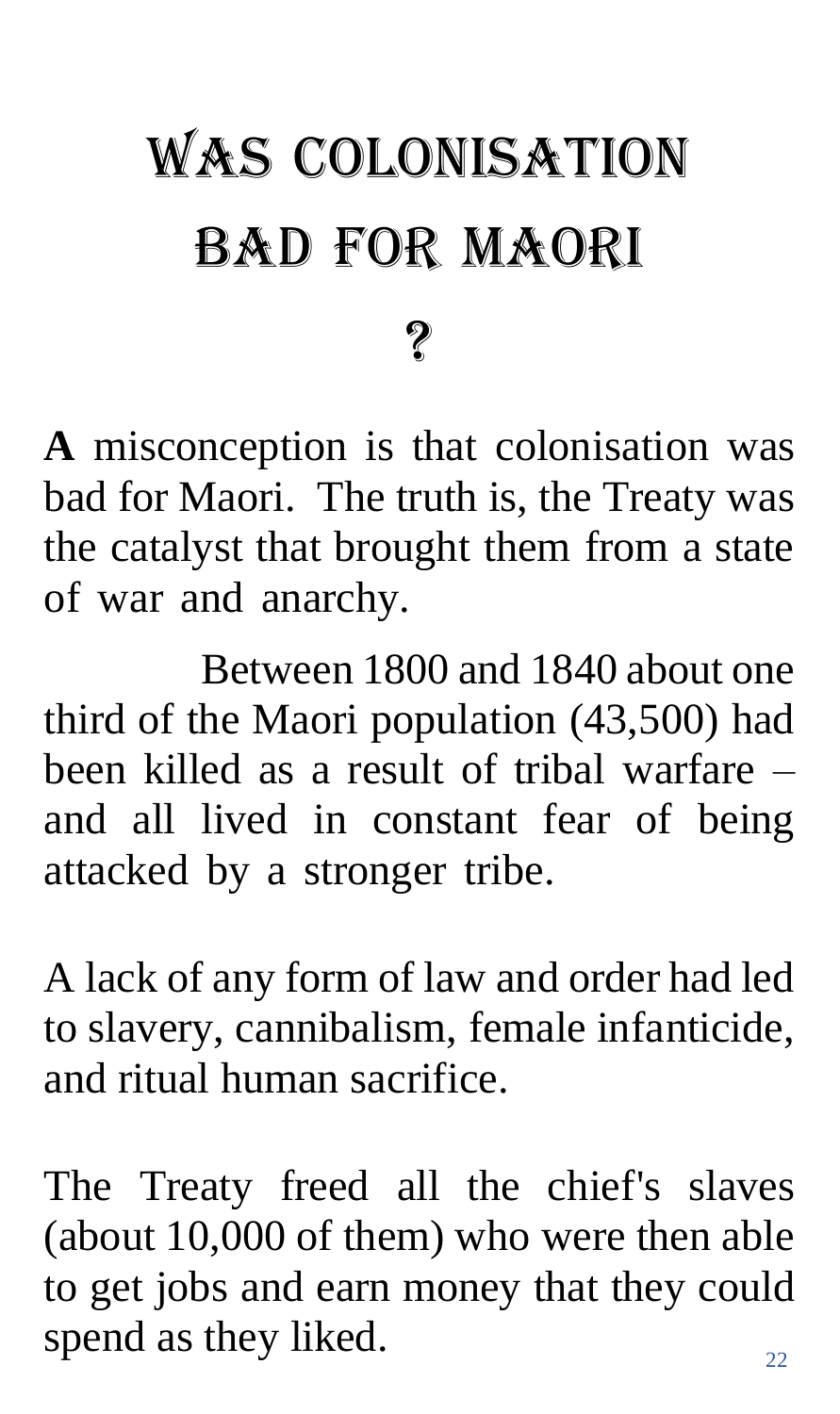So, for a society that had not invented the wheel or the ability to write, colonisation brought advanced inventions, comforts and modern medicine.

In 1840 the average life expectancy of a Maori was less than 30 years. In 2013 it was 73 years for men and 77 for women.

NZ has the second highest imprisonment rate in the developed world, due largely to crime committed by Maori (*which you can witness with your own eyes*). Of course, the blamers say it's the result of colonisation.

Well, the simple truth is, people are imprisoned for things they themselves have chosen to do. By 1936, Maoris/part-Maoris made up just **11**% of the prison population. This, by the way, was much closer to the period of colonisation than now.

 The fact that 85 years later, part-Maori make up around **51**% of the prison population, even though they are only 16% of the population, is due not to colonization, but to bad choices.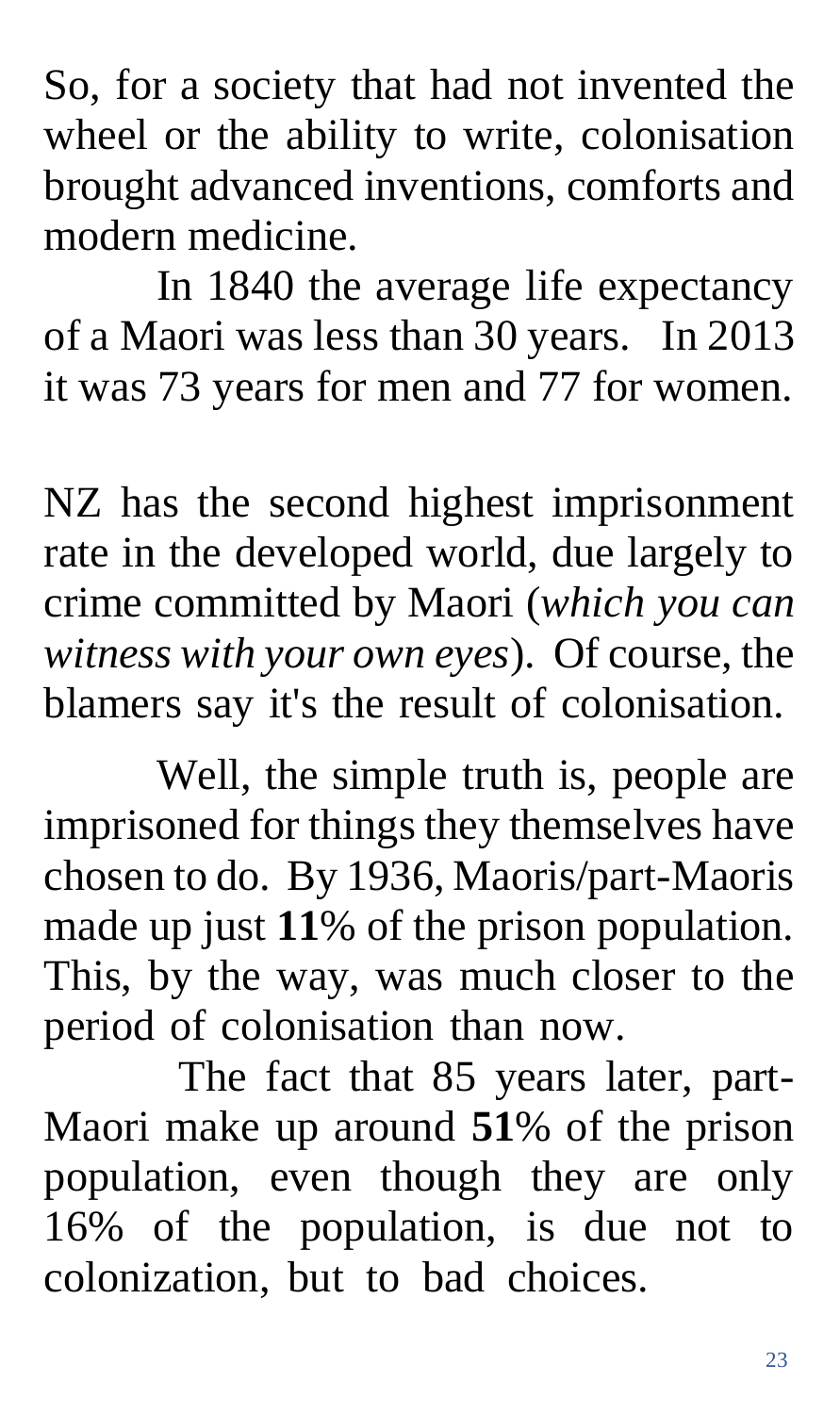# PRIVILEGED PEOPLE

**W**hen trying to understand why it is that some Maori consider that they are disadvantaged in their own country, it simply doesn't stack up.

 Of course, they'll explain away their failings by playing the blame card, i.e. there aren't the opportunities for them to succeed, because they're a dispossessed race.

But hang on, how come so many people from countries like India, China, Taiwan, and the Philippines make a success of their lives when they come to this country and start a business from nothing. They don't get special privileges over and above everyone else.

The difference is nothing more than the fact that they are **not** burdened with an 'attitude' problem … so, they just knuckle down and make something of their lives, through sheer hard work and sacrifice.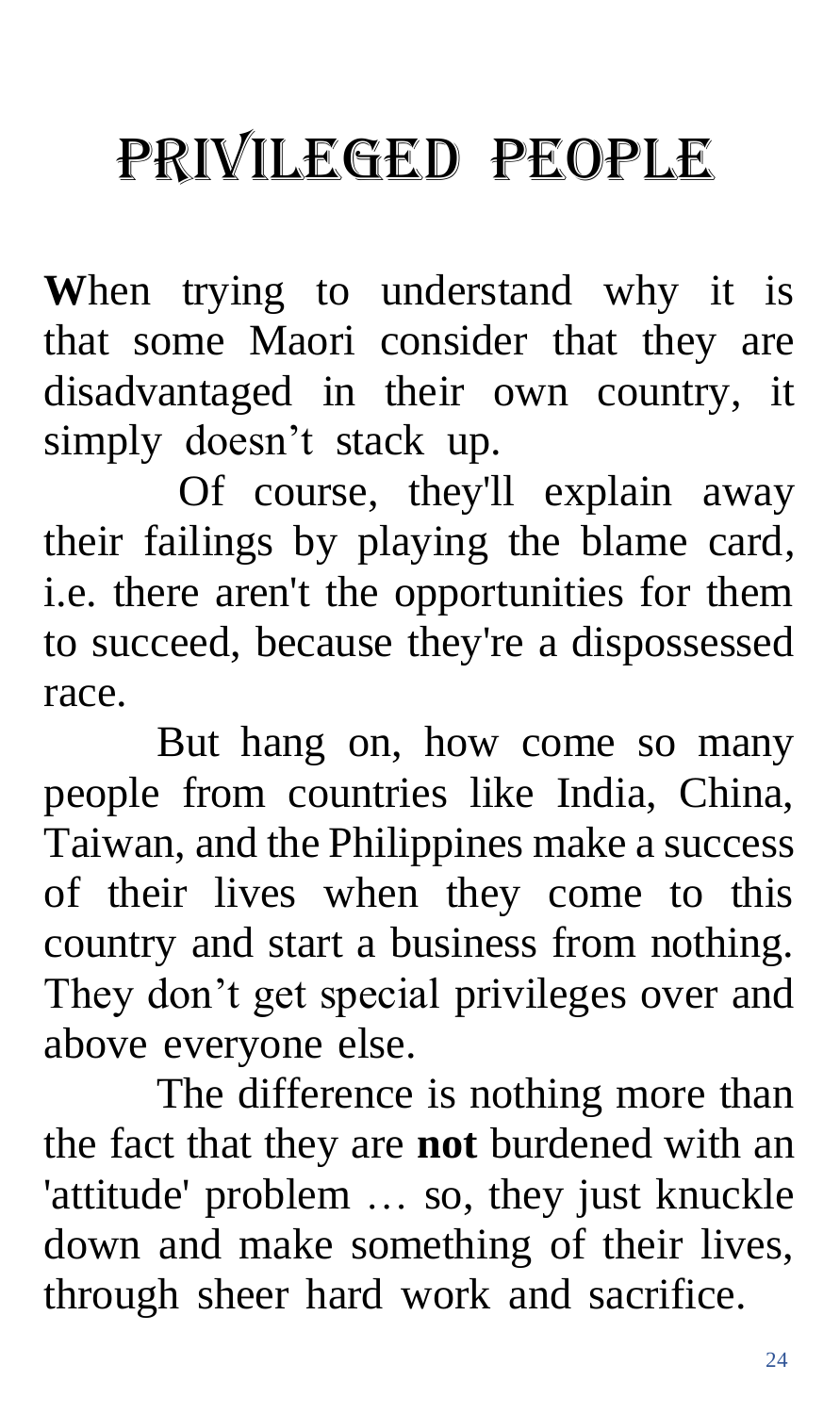Regarding privileged people … it could rightly be said that Maori were privileged to have the British come along and offer them the security of a Treaty Agreement – because, the French had arrived before the British, and the Maori killed some of them – so were paranoid about the French coming back in force, to wreak revenge (utu) *which of course was a feature of Maori culture (mentality).*

 Some chiefs begged the British to save them from being taken over by the French (*who were not known for fair treatment such as was on offer from the British Crown*.)

While on the subject of "privilege" . . . Pakeha school children are allegedly being forced to stand up in class and admit they are privileged because they're white.

 Those kids are humiliated into feeling guilty of the fact that they're white. *Bloody hell*.

their failed businesses ventures bailed out. The irony is, it's Maori who are 'privileged' ... with more 'rights' and hand-outs. Not to mention having some of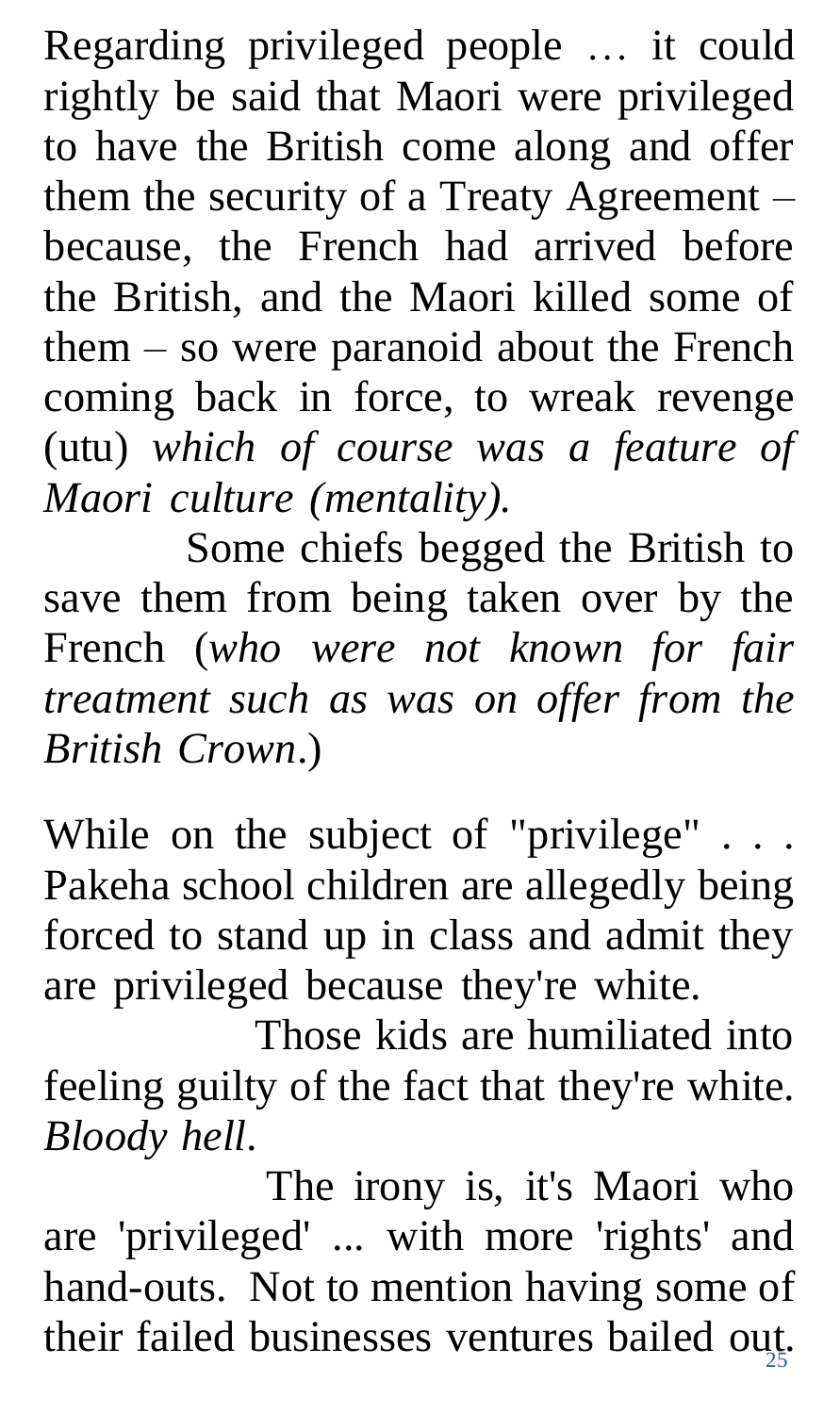# Some facts to mull over

#### **Is the Treaty a** "**living document**" **?**

The fact is, the Treaty was merely the pre-condition for establishing British rule, which Governor Hobson did by proclamation later in 1840.

By the end of 1840 the Treaty had performed its function, i.e. acceptance by the chiefs of British sovereignty, in exchange for full British citizenship.

It is only a living document for those who want to expand its meaning to give ever more questionable rights to tribal elite … so denying other citizens their equal rights.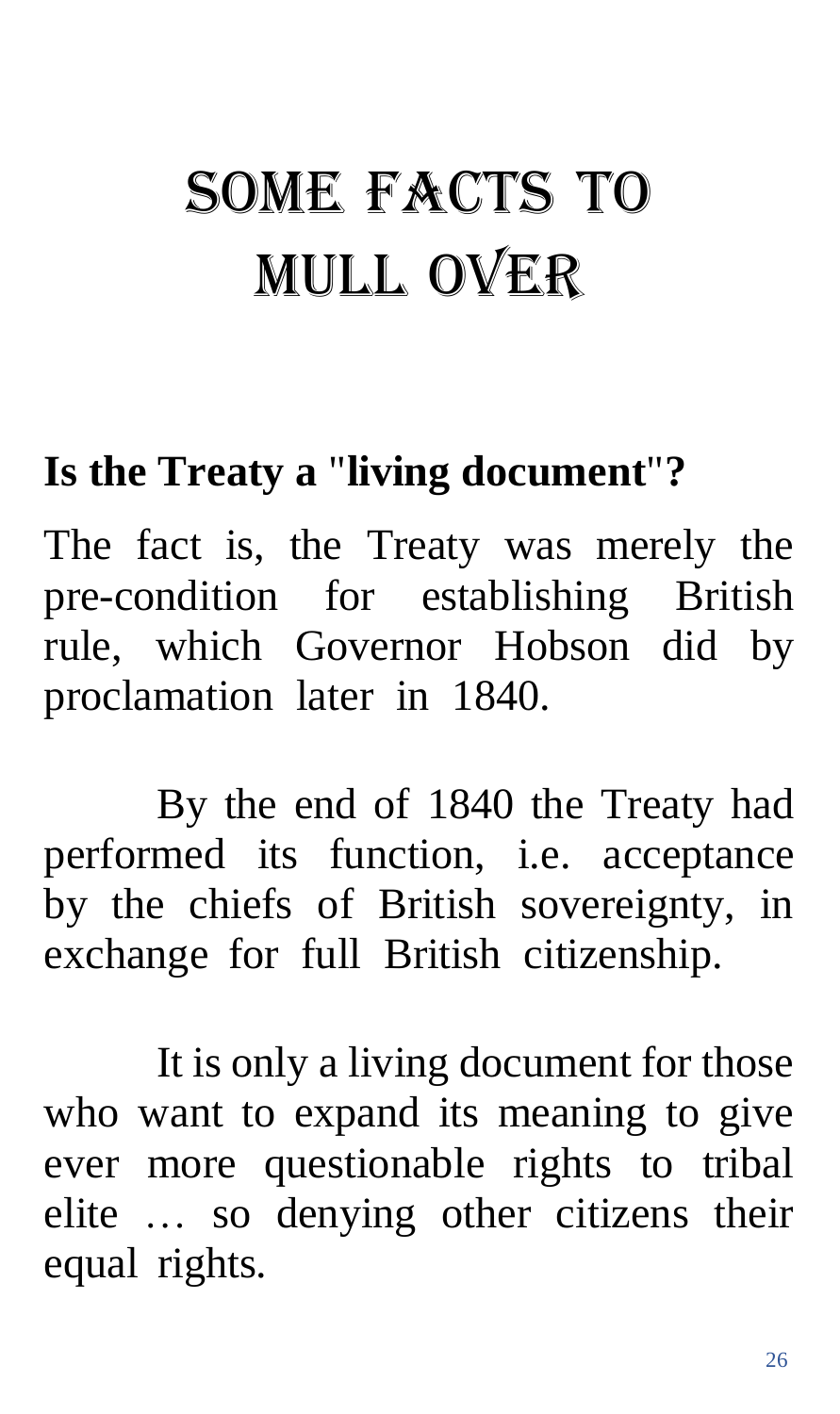### **If Tribes didn't sign the Treaty are they bound by it?**

Yet another misconception to do with the Treaty is that Tribes such as Tuhoe and Tainui didn't sign  $-$  so, are not bound by it.

The obvious answer to this is that such tribes should return to the taxpayer their recent substantial treaty settlements – as how can you take a treaty settlement from a Treaty that the forebears of your Tribe did not sign?

However, by the mere fact of living peacefully under the law for several generations … paying taxes, receiving welfare, fighting in the armed services, etc. these and other tribes have, by their actions, accepted the sovereignty of the Crown.

Whether or not their forebears signed is totally irrelevant.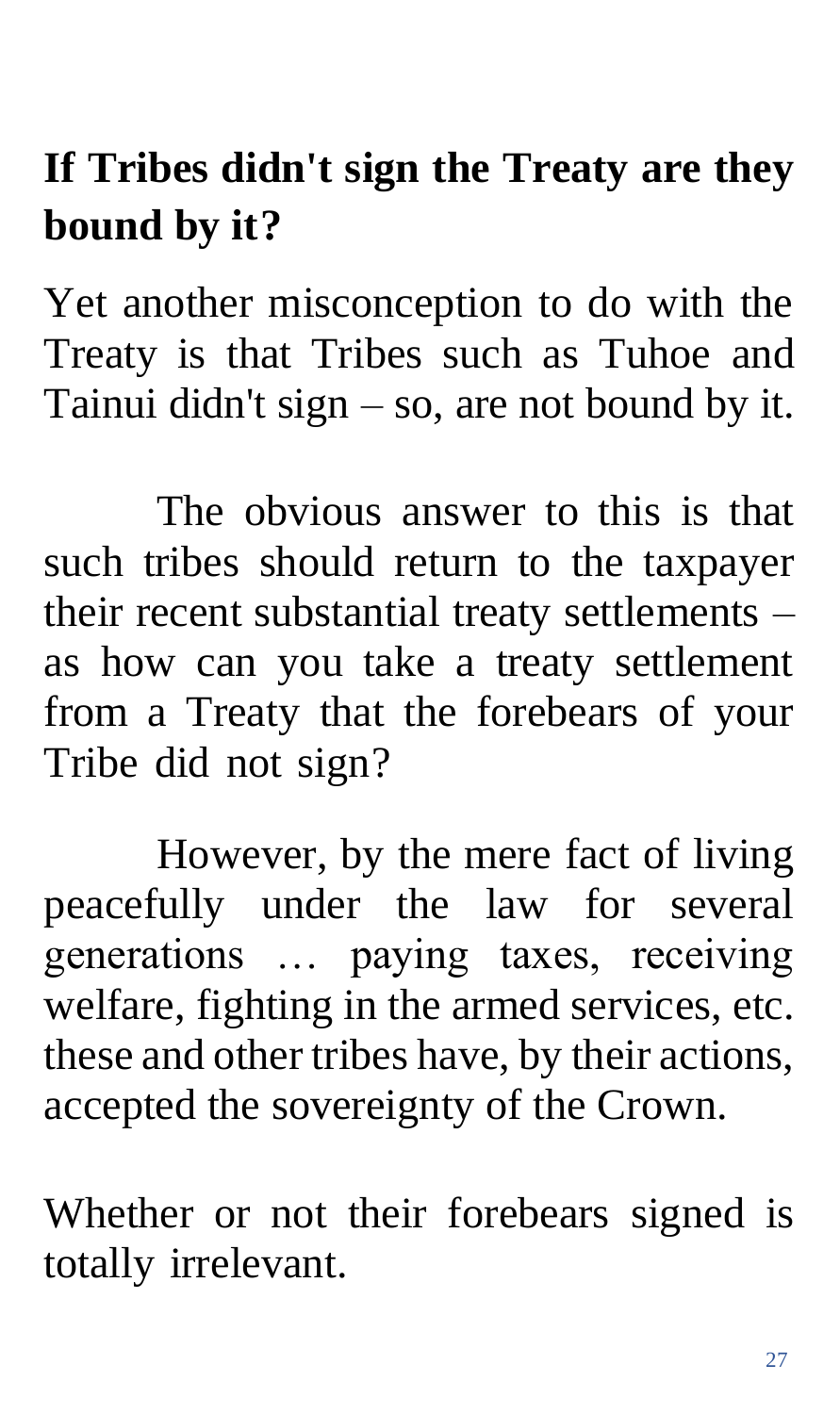*Of course, even with the obvious advantages being offered, the reason some chiefs were hesitant about signing the Treaty would've been due to the concern about losing their mana; by having to be subservient to a higher Chiefess i.e. Queen Victoria. That would not have sat well in their minds.*

#### **Is co-governance a good idea?**

Regarding any so called "co-governance agreements" between Crown and Maori ... that concept is a violation of democracy and national sovereignty.

 Co-governance undermines the power of democracy to make decisions for the general good – if unelected Tribes have effective veto powers and see things only from their self-centered interests.

 $rac{28}{28}$ Which means we should be abiding by the Treaty Agreement, which clearly stipulated that we're one people under one law. So, the tribal elite need to stop dreaming about regarding themselves as a nation apart ... while existing on the largesse of others.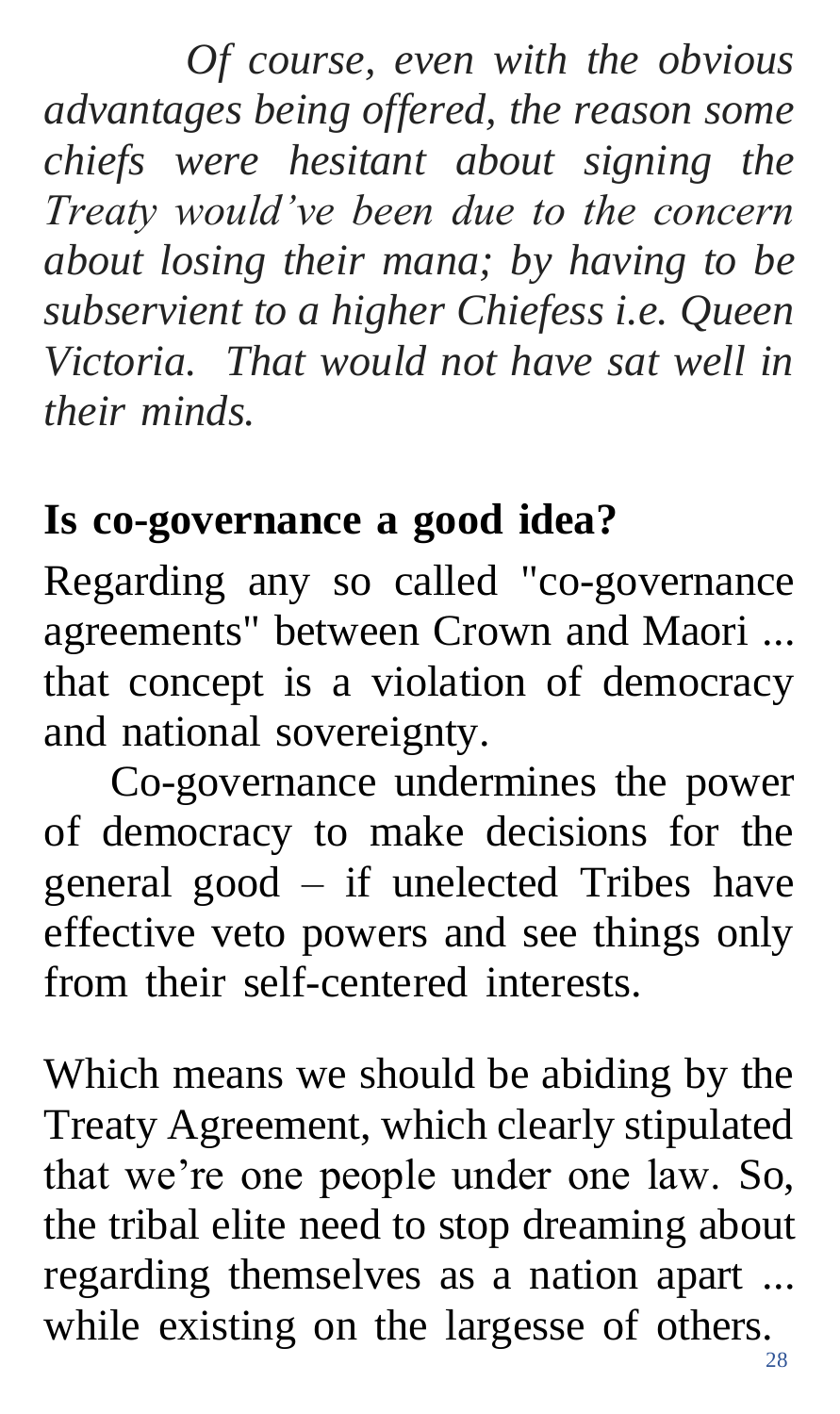#### **Do Maori get preferential treatment?**

They very obviously  $do - in$  all manner of ways. I know of **95** discriminatory legislative "provisions" set in law – that have been specifically designated for those with even a smidgen of Maori heritage. Not to mention the **23** being sprung on us in the extremely racist He Puapua agenda.

 I don't wish to bore you with a description of the 95 official statutes favouring Pakeha-Maori that are already in place. But I will mention a couple of very unfair racist practices:

 For one, hospitals have visiting hours and restrictions on visitor numbers, but yet, will allow part-Maori patients to have unlimited visitors at any time.

 Another example being Victoria University's School of Design … which has limited computers and space for its students, but has an entire working area of computers for Maori and Pacifica only; which all other students are forbidden to use.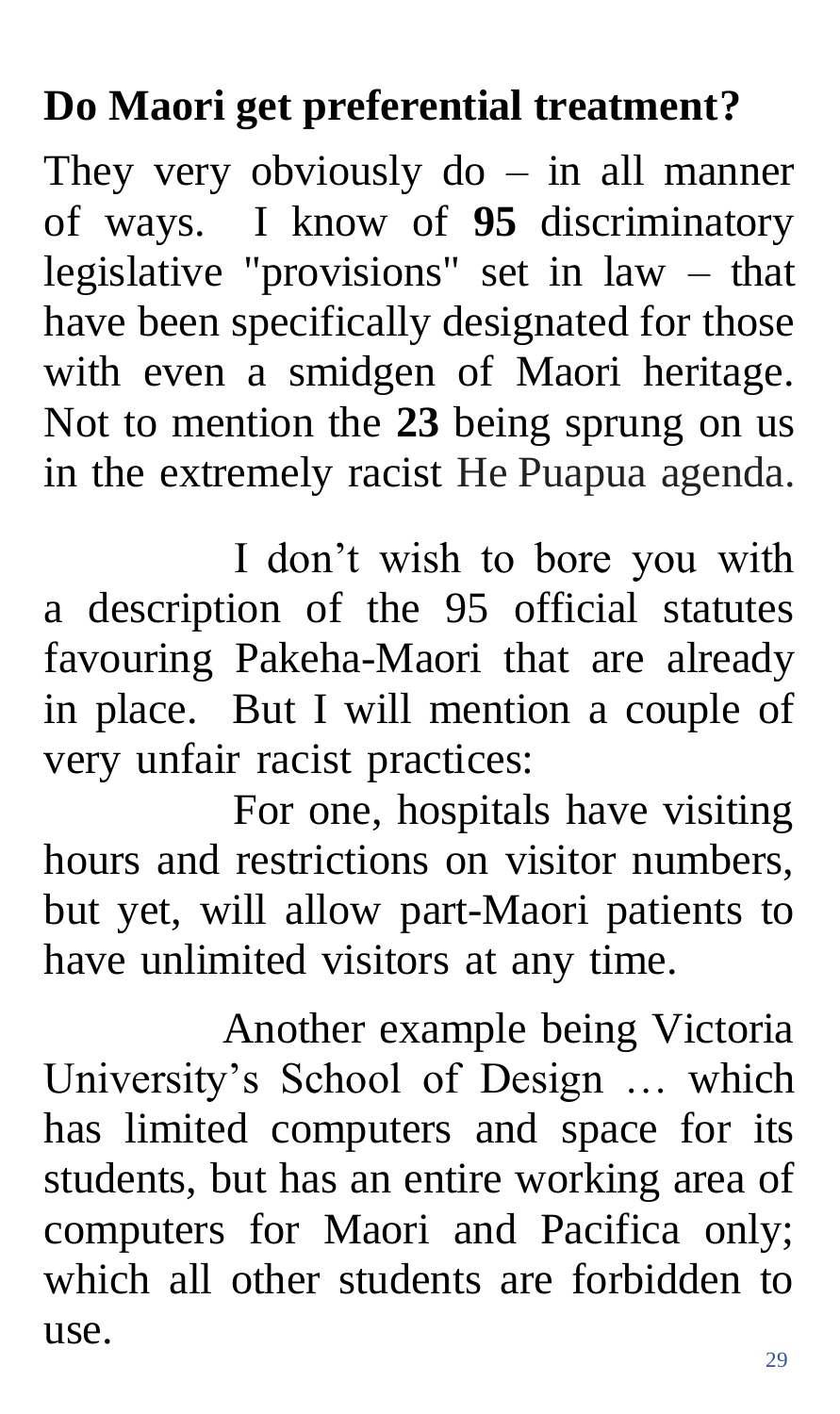## more Racist agendas are on the way

**I**t would appear that our seemingly dangerous Prime Minister Jacinda Ardern has become a puppet for the tribal elite. She deliberately concealed the He Puapua **agenda** for tribal **co-governance** from voters during the last election campaign. This can only be seen as an orchestrated, and sneaky abuse of power.

As a result of the rollout of this racist agenda, a cultural takeover of NZ's most fundamental social and constitutional values is now underway. Thus, our established democratic order is being swept aside by an incoming tide of racebased tyranny.

To prove that co-governance should never be a consideration, I will quote again part of a speech to Maori in 1860 by Thomas Gore Brown: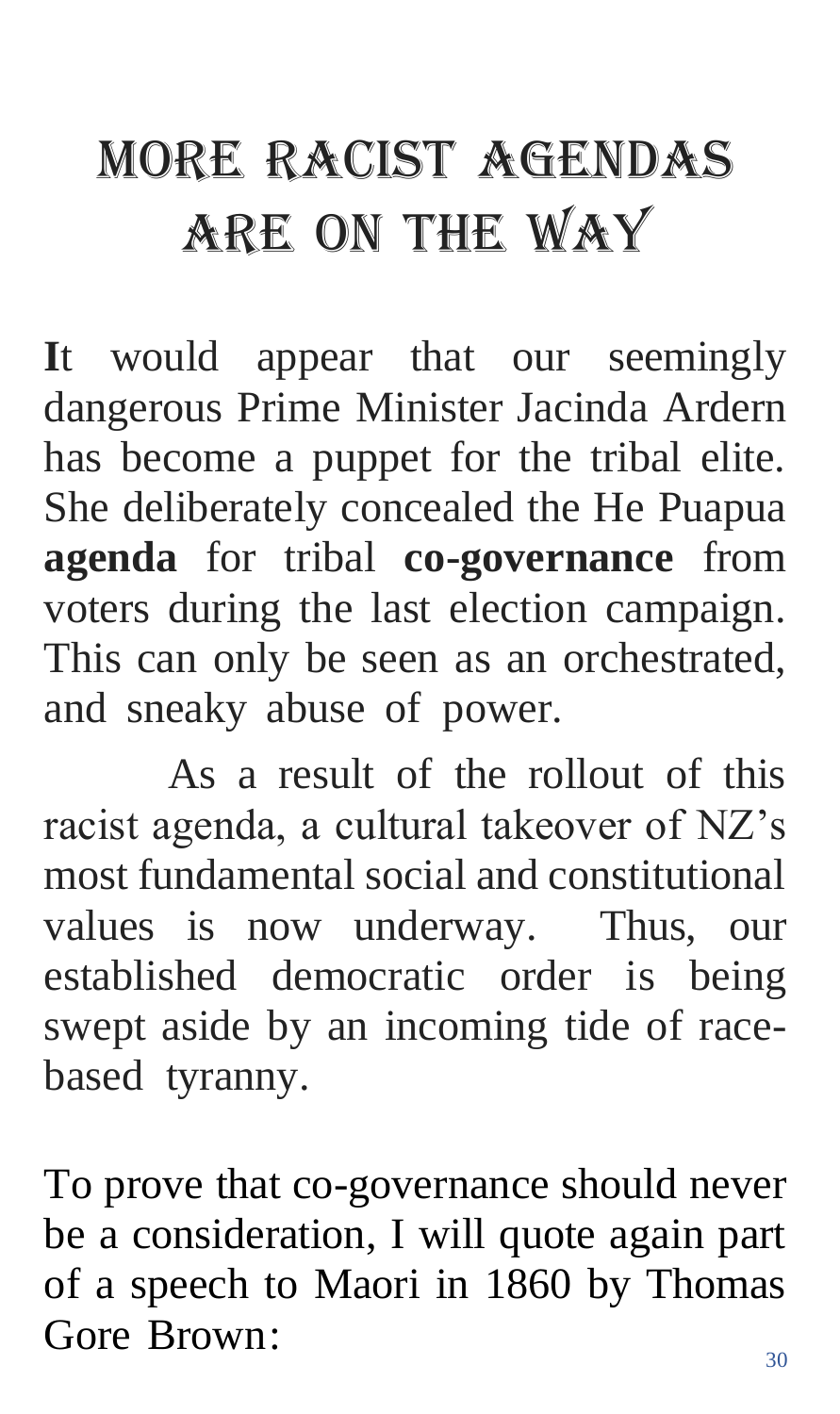*"It is right you should understand that in return for gaining the privileges as British subjects, you must prove yourselves to be loyal and faithful subjects.*

 *It is necessary that all inhabitants of New Zealand should acknowledge only one Head."*

Following are just a few samples of what is in the racist He Puapua plan. Some parts have already been enacted.

#### **A separate Maori Health Authority:**

- Funded by the Taxpayer.
- With veto rights over the entire health system.

#### **Dept of Conservation Land:**

• Government documents show a plan to transfer ownership and control of the entire Conservation Estate to Tribal Authorities.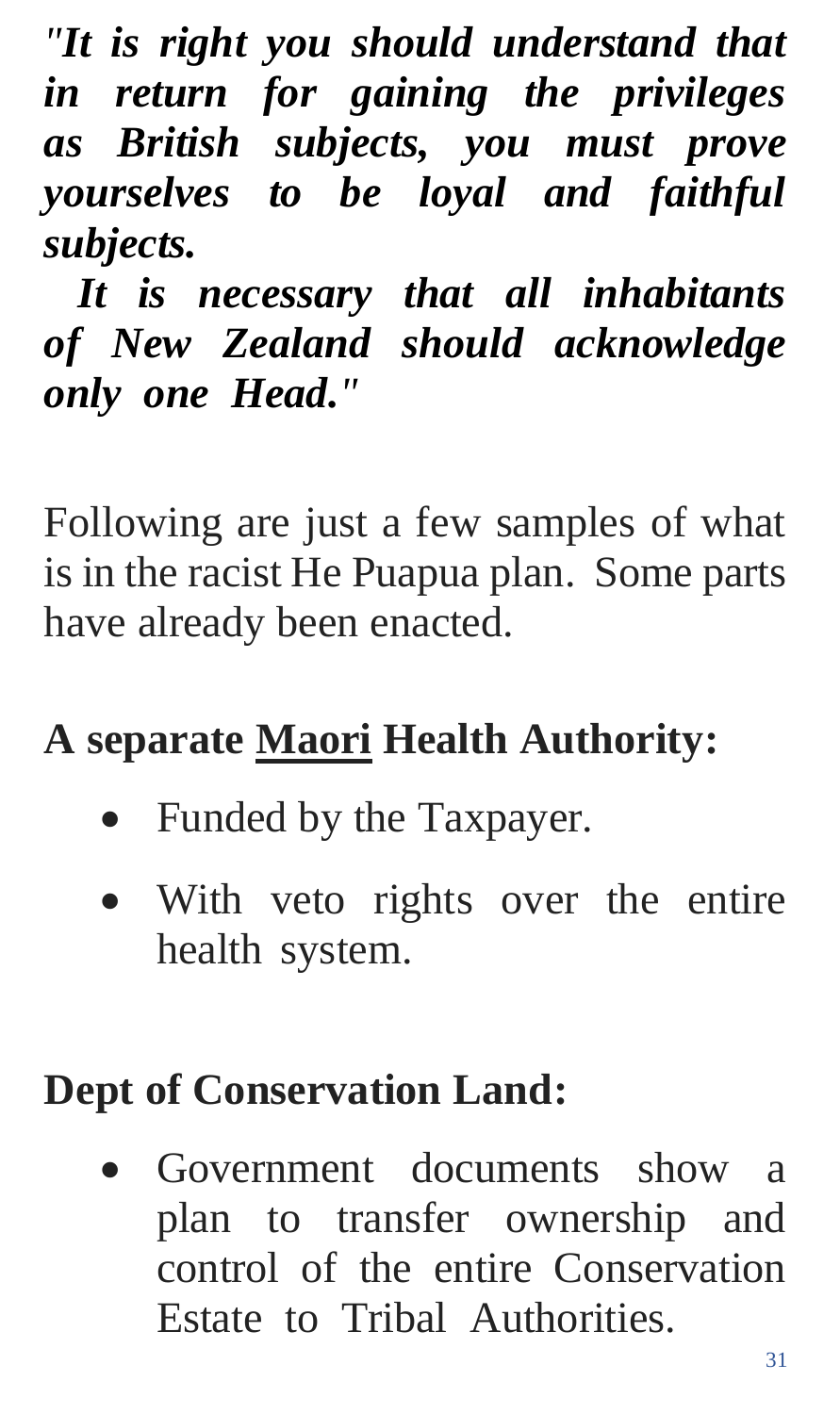DoC have formed an "Options" Development Group" (ODG). This group (*being as PC as they come*) readily made a recommendation to give control and governance of DoC to Maori.

### **Land & Business:**

- Exempting Maori land from the requirement to pay rates.
- Iwi businesses worth several billion dollars do not pay tax.
- Taxpayer to fund Marae upgrades.

#### **Education:**

Rewriting the history of this country to suit a Maori agenda in the education curriculum.

*And won't that be a sanatised (and twisted) version of Maori history.* 

*But , one that will show the very worst of the British*.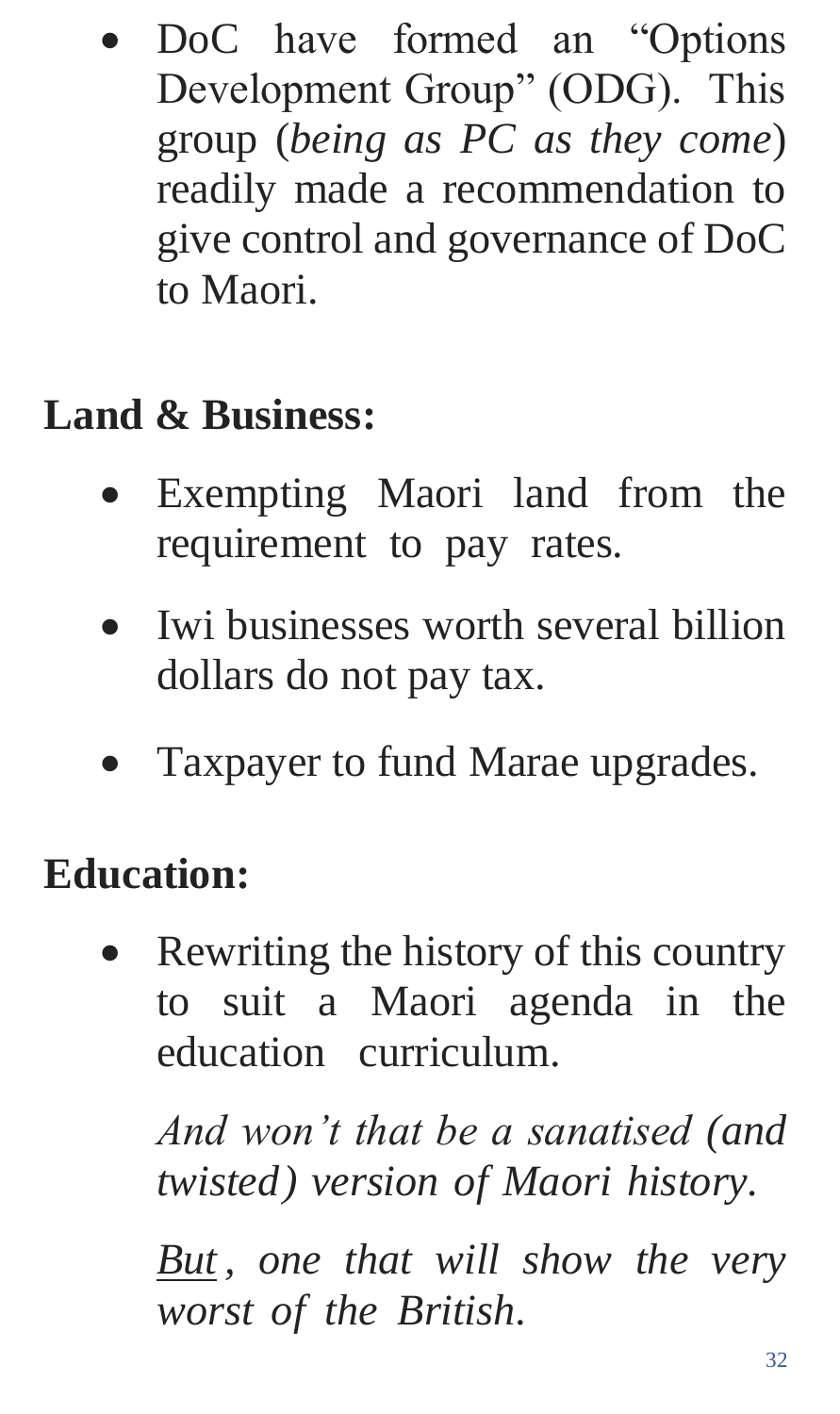#### **Local Government:**

- The abolition of the right of local communities to hold a binding referendum on Maori Ward Seats on Councils.
- Minister Mahuta is now undertaking a review, and it appears likely that 50% of Council seats will be held by Maori.

#### **Governance:**

- Two complete Governments that overlap.
- A written Constitution based on a completely new (and even falser) interpretation of the Treaty of Waitangi.
- At least 5% of all Govt procurement contracts must now go to Maori businesses.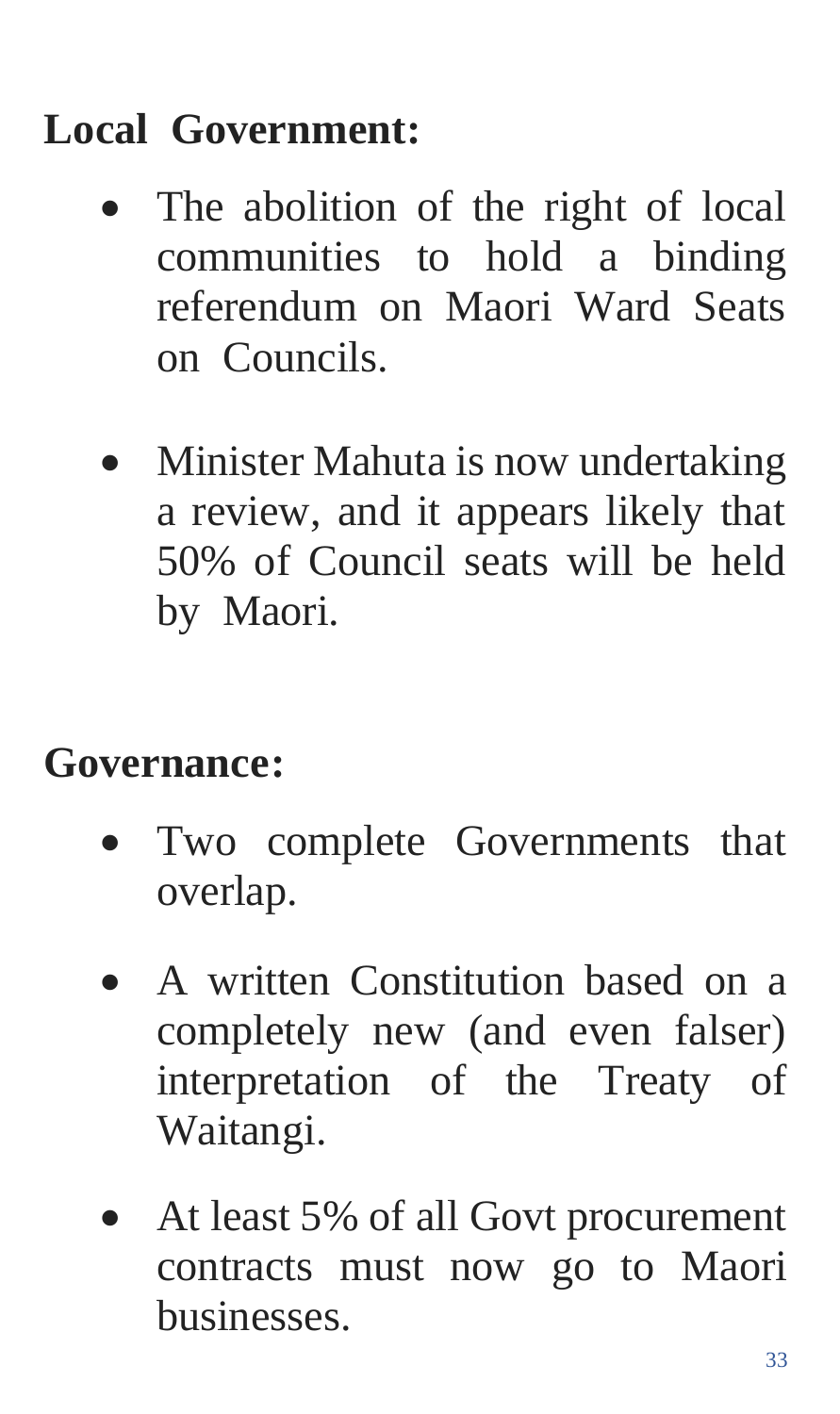### **Justice:**

- A Maori Court system where offenders with a Maori ancestor will be treated differently from all other offenders.
- Maori jails where inmates with a mere trace of Maori ancestory will be treated differently to all other inmates.
- Our Western Common Law to be replaced by Maori "titanga" (Maori customary practices)
- People of Maori ancestry will have greater legal rights.

#### **Water:**

• Granting Maori rights to **ALL** fresh water.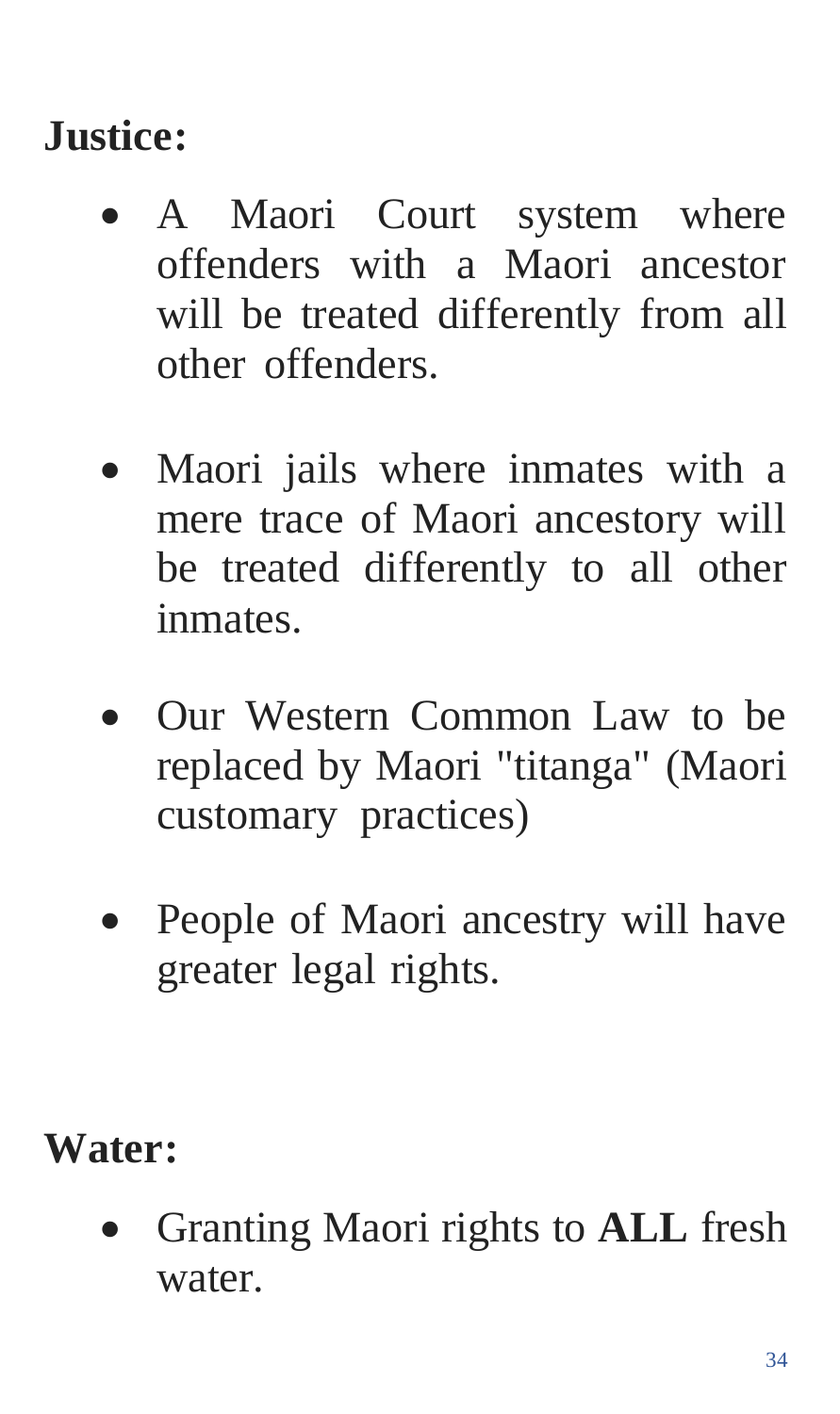• Giving Maori access to funding for legal costs to claim the Seabed & Foreshore, from mean high tide out to twelve nautical miles.

**But**, opponents to Maori claims must pay their own legal costs.

#### **Media:**

- Maori language and culture are being forced into Government Departments, Local Authorities, and State funded media.
- The guidelines enforced on the media in the government's latest funding of \$55 million now prevents them giving an opposing point of view to the race-based program being aired.

The above is just a sample of what's in the extraordinarily racist He Puapua Plan.

**\_\_\_\_\_\_\_\_\_\_\_\_\_\_\_\_\_\_\_\_**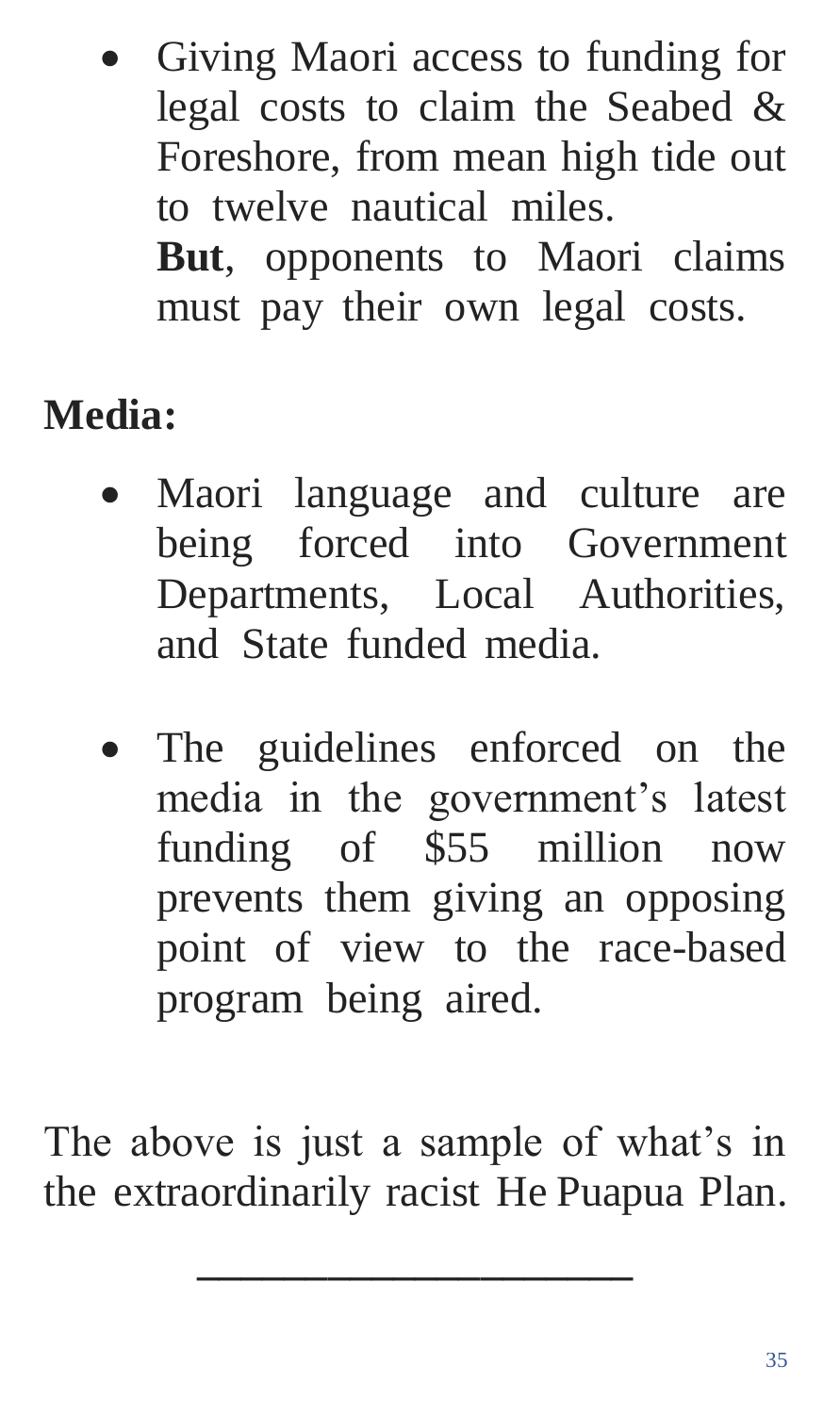So anyhow, I've set the record straight ... because the next generation are likely to ask the question as to why we allowed an apartheid system to become established; especially considering that much of what it's all based on, is blatantly false.

 But of course, some people won't be able to handle the truths exposed. Most of it will be ignored anyway, due to the 'closed mind' syndrome.

Another thing about it is, Pakeha are often despised for the perceived wrongdoings of their forbears ... but, any of that which might have taken place, was in the past. And Maori have been well compensated.

 What I'm talking about is the racist goings-on today advantaging one so-called race ... to the exclusion of all others in NZ. This unjust inequity shouldn't be tolerated in modern times.

So, I've exposed the **truth** (*which cannot be disputed, no matter how much twisting and fabricating there is*).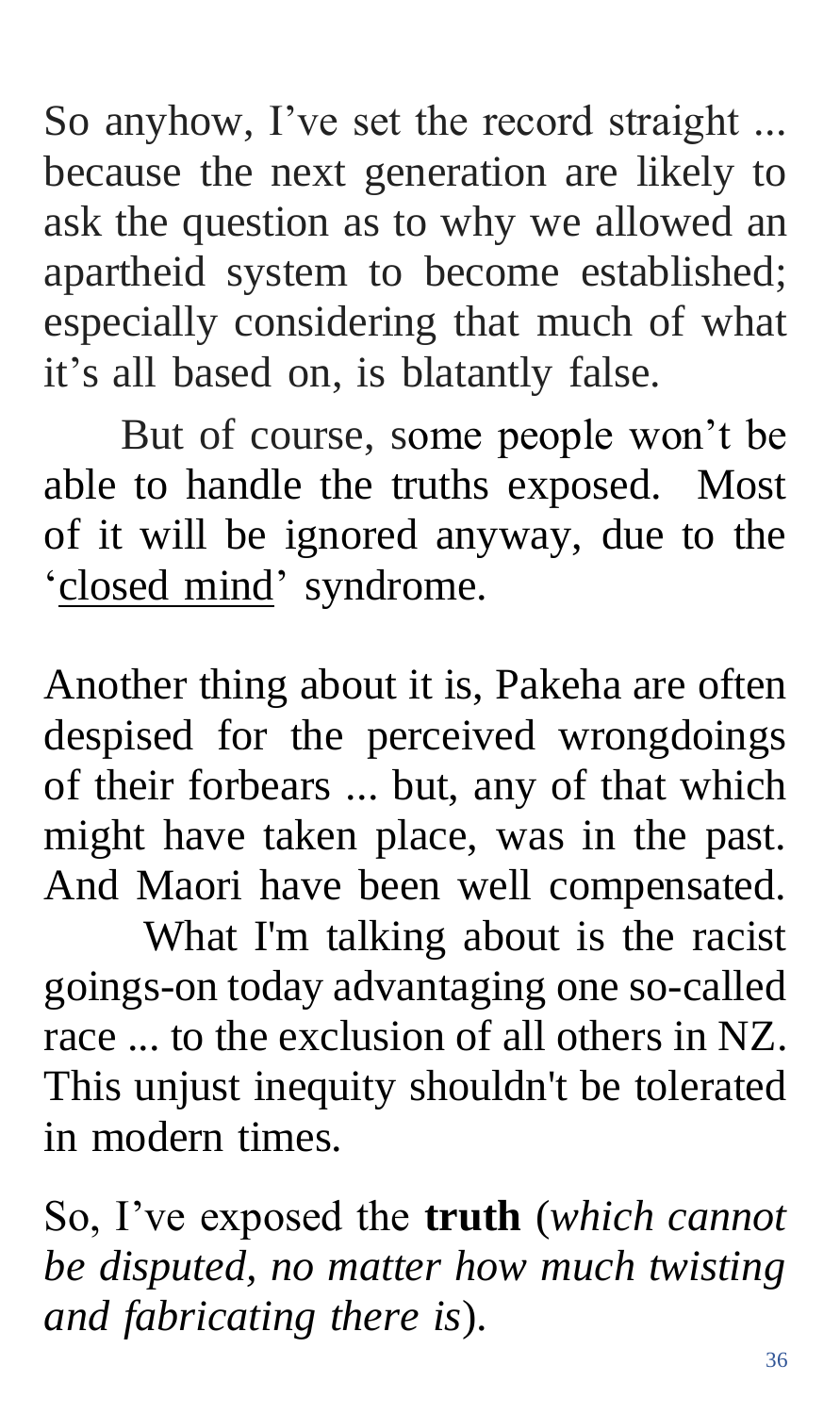My message is: for all of us to succeed, we need to stand united as one. Which, of course, was the actual intention of the Treaty. Let's keep that in mind.

 What's needed, is strong and honest leadership from our Politicians ... whose task should be to insist on equal rights for **all** citizens of this country.

 Because, the worrying thing is, the imbalance in equality favouring those of Maori ancestry, is encouraging a sense of arrogant superiority to creep in.

 For example, there was a part-Maori woman being interviewed on National radio ... when she was asked if she'd be happy for her children to marry Pakeha. This woman replied that it'd certainly not be acceptable, because Maori bloodlines need to be kept pure.

Can you imagine if the situation was reversed, and a Pakeha had said that. All hell would've broken loose.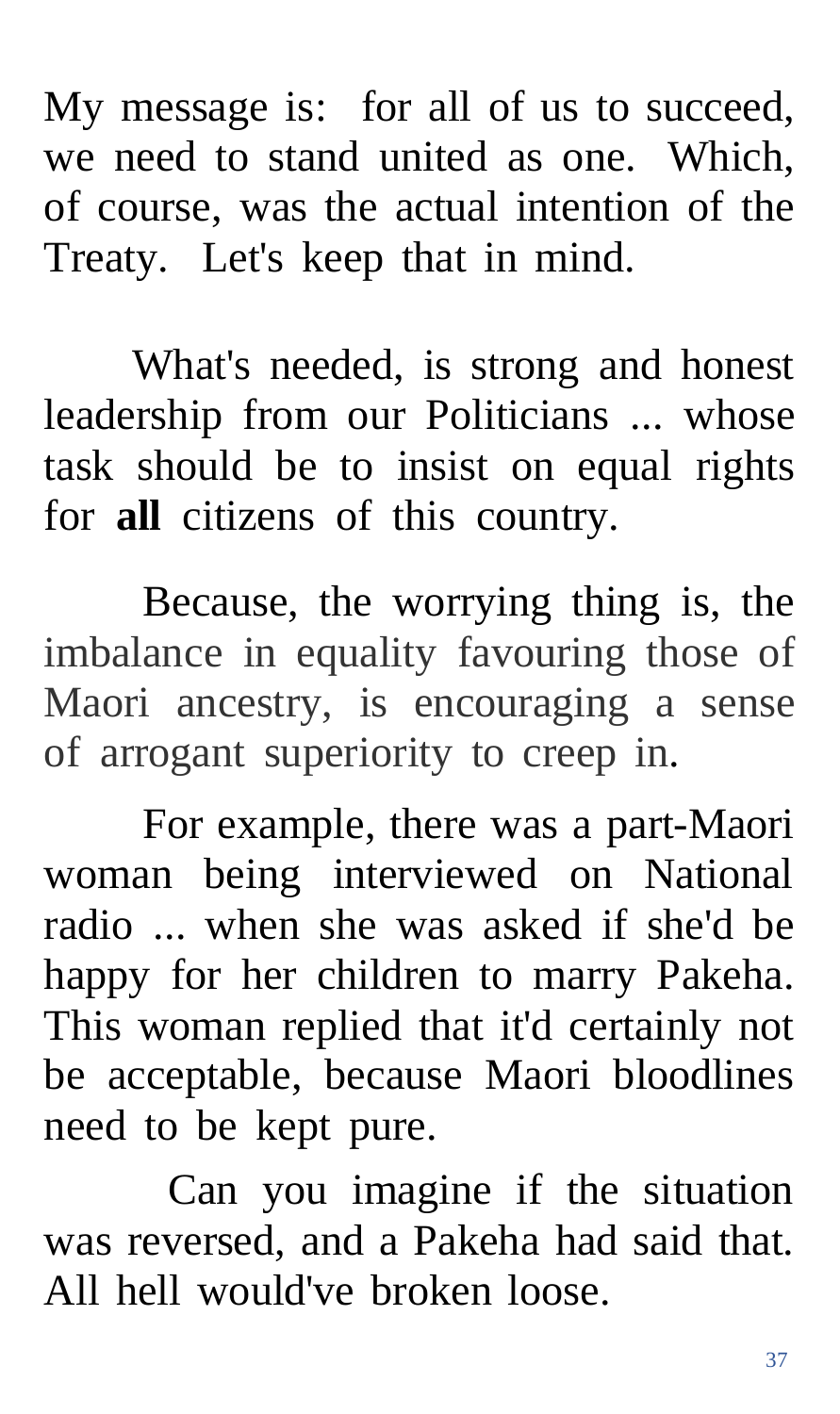Another outcome of everything going the Maori way, is the demand that Town and City names be changed to Maori.

 What everyone overlooks is that places of settlement with European names were built by early Europeans. And thus, are part of this country's history. It's not all about Maori.

It's even getting to the stage where some won't be happy until this country has a name change to Aotearoa ... despite the massive cost; including our hard-earned international NZ marketing brand.

The problem is, the PC mentality prevents anyone from daring to stand up to Maori. And if you do, you're written off as a "Racist".

 With the **irony being** that reverse racism is now rife. And yet accepted – because no matter how blatantly racist someone might act – they are somehow not deemed a Racist – as long as their skin colour isn't white.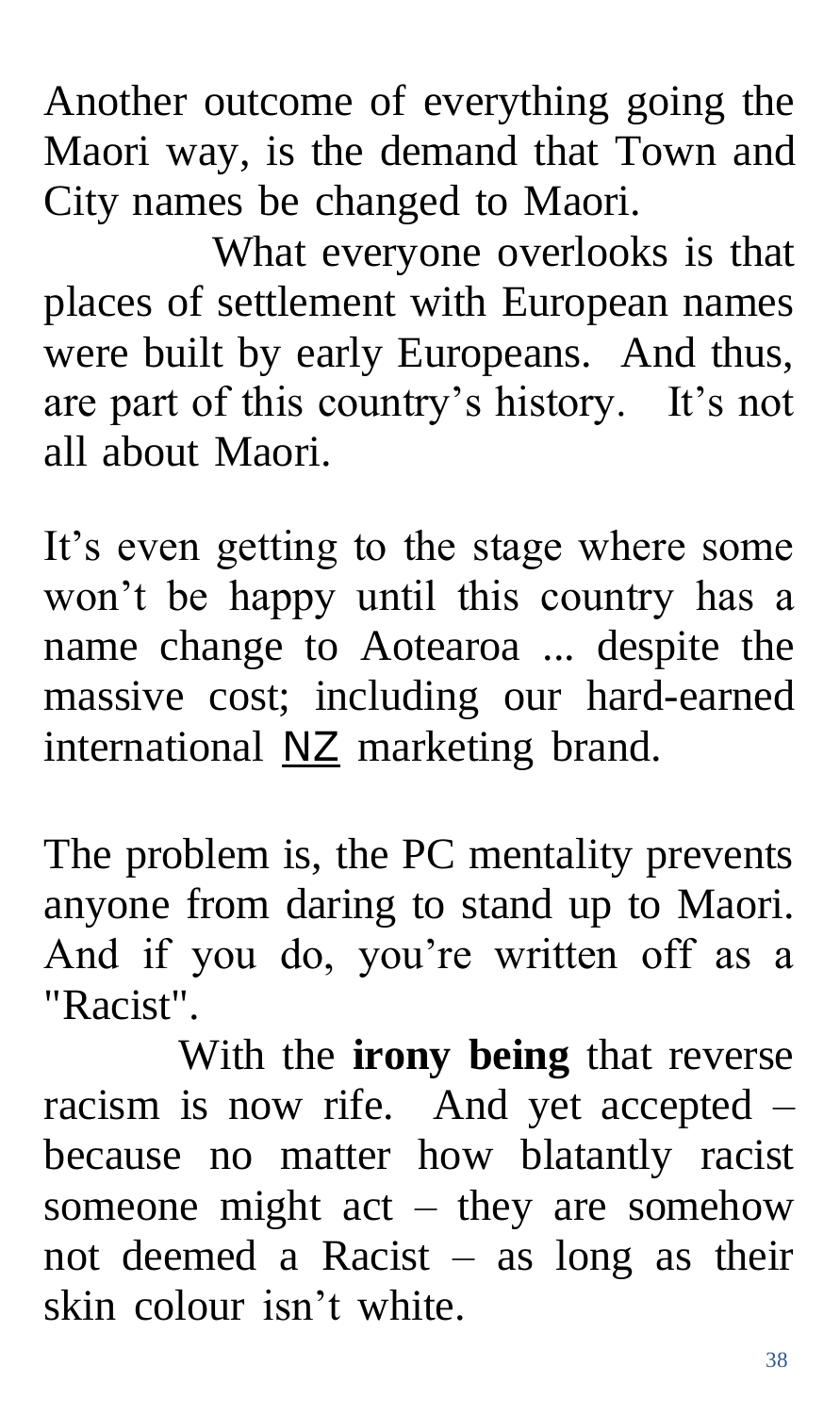# TO SUMMARISE

**T**he fact is, everything going on in this country regarding separatist "rights" and "privileges" is based on falsehoods.

- 1.Maori are indigenous to NZ. **False**.
- 2.The Treaty is a Partnership.

#### **Fraudulent**.

3.Fisheries, Forests, Water and underground Riches are all part of the Treaty.

#### **Fake**.

4. There're many treaty 'Principles' specifically to advantage Maori.

#### **Fabricated**.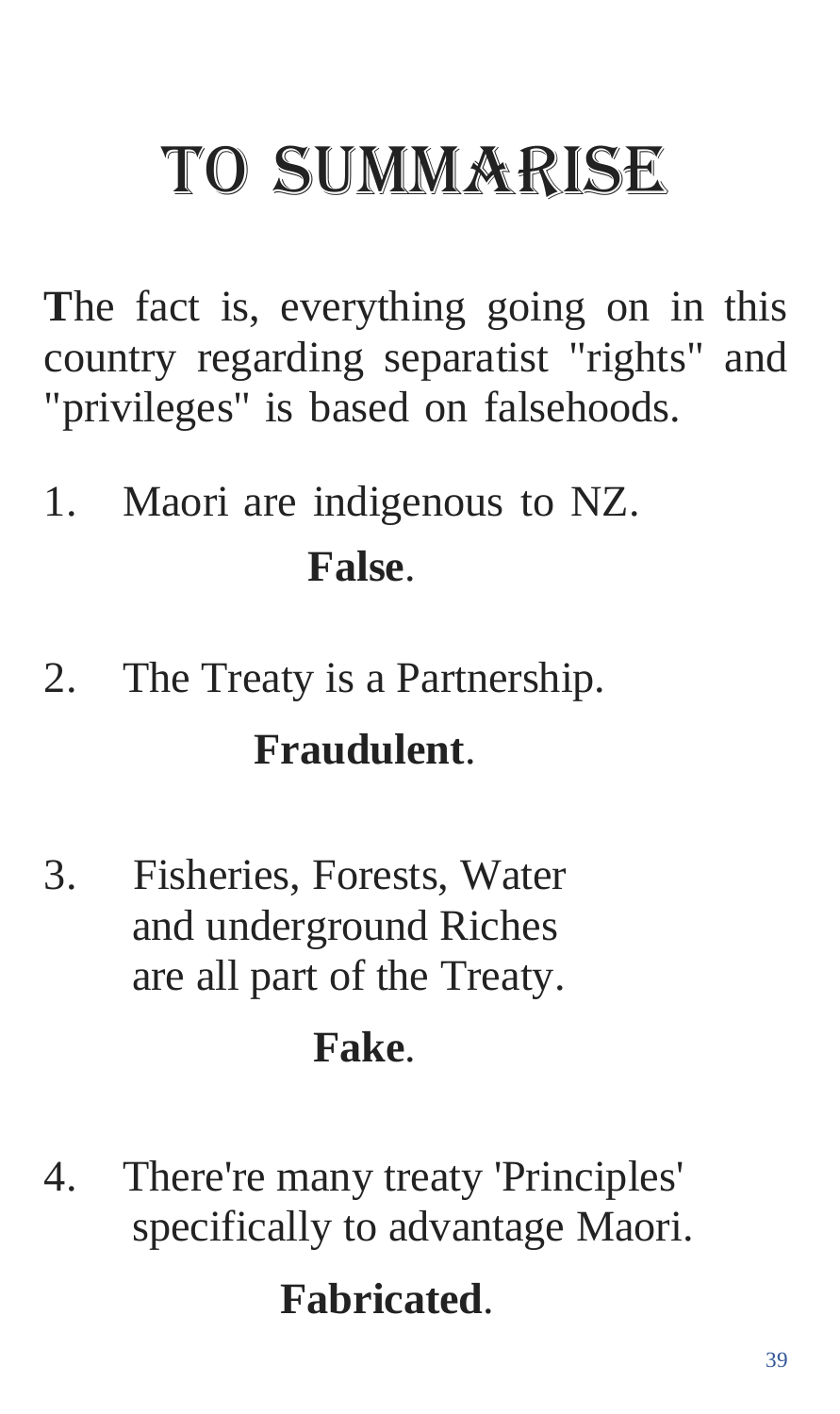So therefore, there's no justification for part-Maori (*liquorice allsort*) citizens to get any special **rights**, **entitlements**, **privileges**, **favours**, powers of '**control**' or positions on Councils. And, definitely **no** reason to be granted any sort of racist co-governance arrangement.

 **IF** the intention had actually been for Maori to be bestowed special rights above others; then surely a DNA test proving the percentage of Maori lineage as being over 50% would **now** have been a requirement.

 The fact is, the whole unfair sham should be stopped immediately ... because you shouldn't have people with just a mere hint of Maori heritage being advantaged at the expense of all other New Zealanders.

### **We are meant to be one people with equal rights**.

**There is no other democratic way**.

I don't actually hold any of this against those of Maori ancestry. You try to gain out of life what you can.

Politicians are to blame.